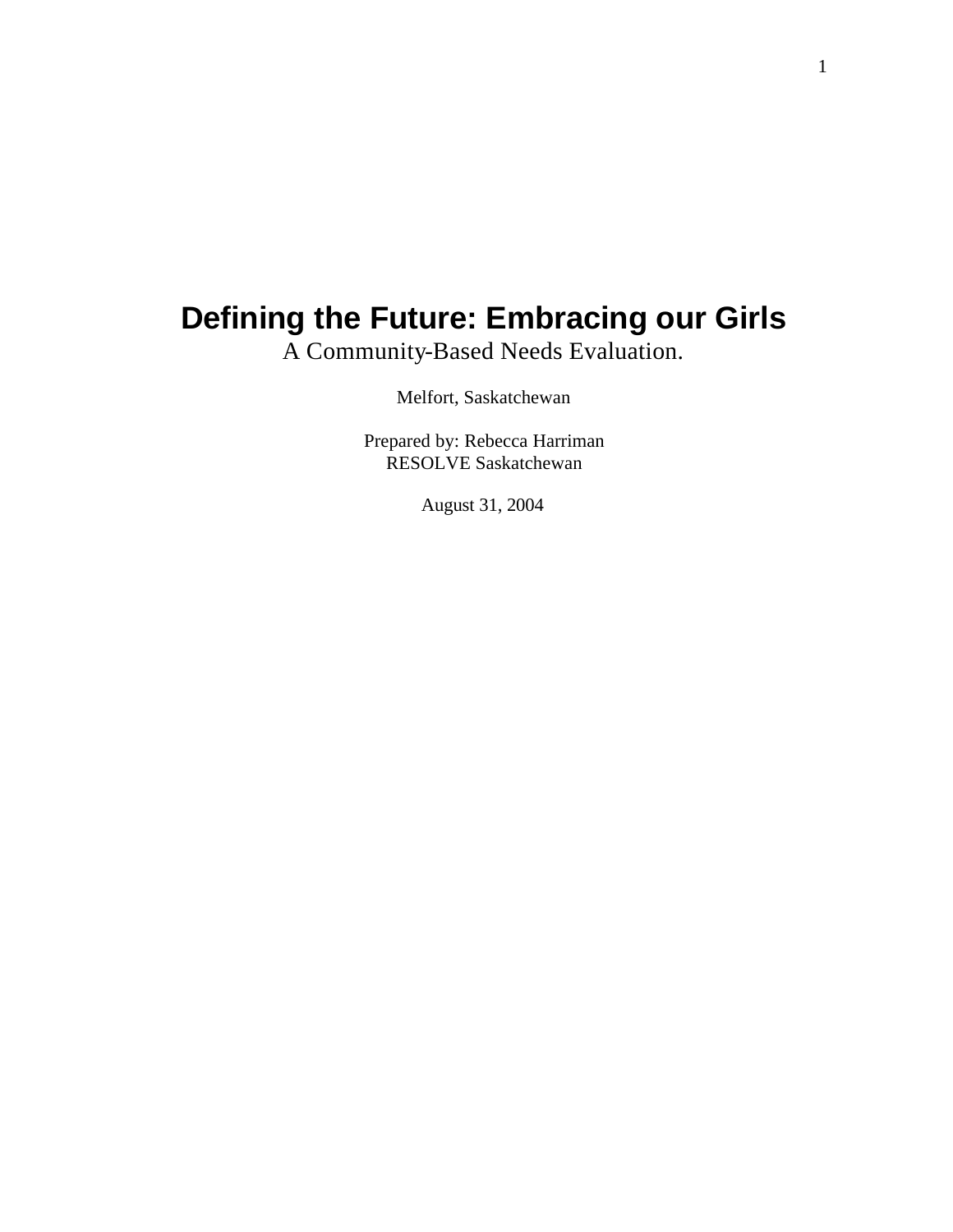### **Acknowledgements**

This project was funded by Status of Women Canada and directed by Helen McPhaden of Stardale Women's Group Inc., Melfort Saskatchewan. Rebecca Harriman of RESOLVE (Research and Education for Solutions to Violence and Abuse) Saskatchewan assessed the needs and concerns of some potentially at-risk youth of Melfort, Saskatchewan; Renita Picton of Picton Associates, Calgary, Alberta assessed existing community resources. A special thank you to Stephanie Martin of RESOLVE Saskatchewan and Melanie Morrison of the Department of Psychology, University of Saskatchewan, for their commitment, time, and support in seeing this project through.

Thank you to Rachel and Curtis Lamont at the Salvation Army Church in Melfort for supporting and contributing ideas to the project, and for their help in recruiting the youth and community members that participated.

Thank you to Maureen Haddock from the Body Shop in Saskatoon, Saskatchewan for her continued support of the Stardale Women's Group, Inc., and for her vested interest in education on violence and abuse.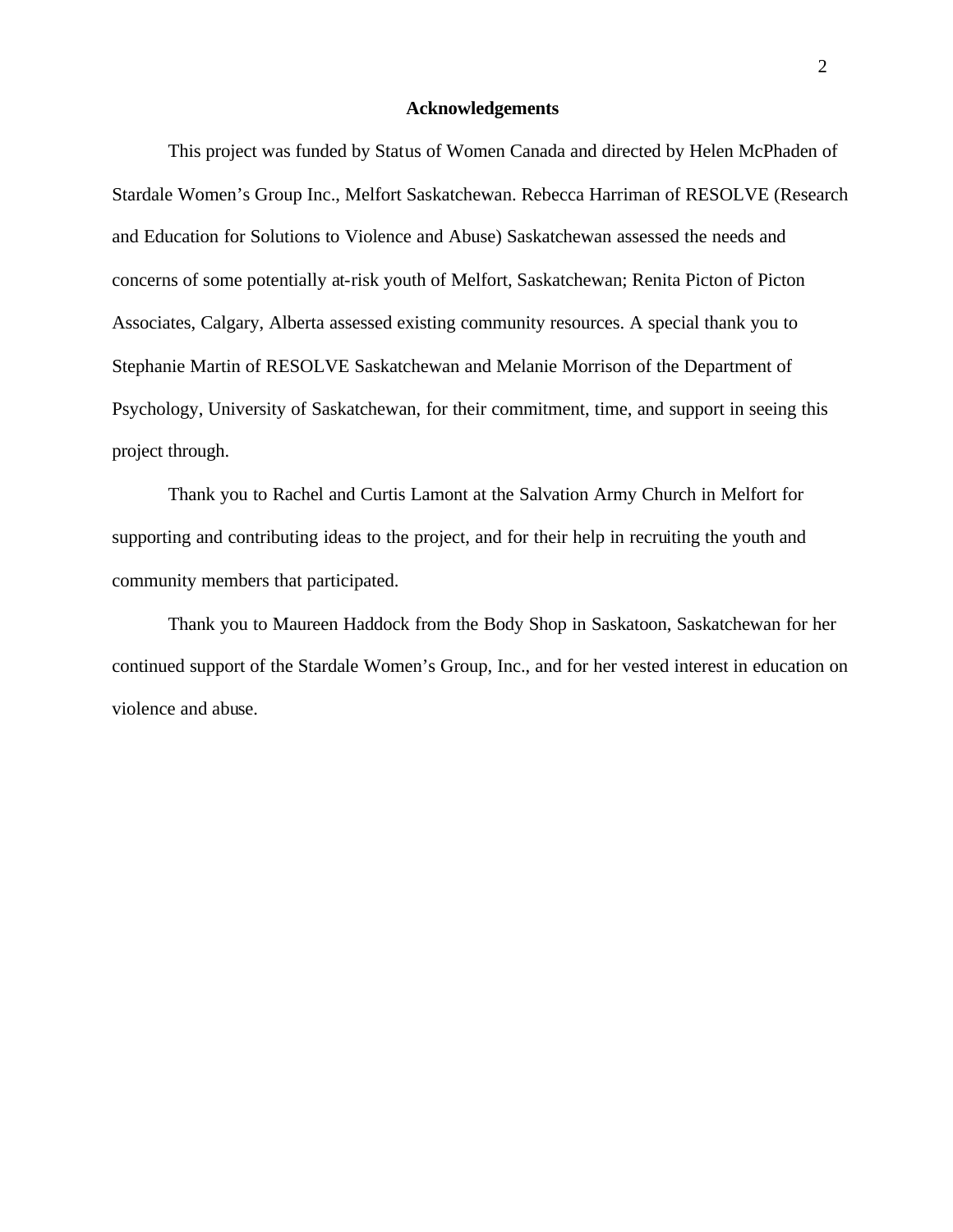# Outline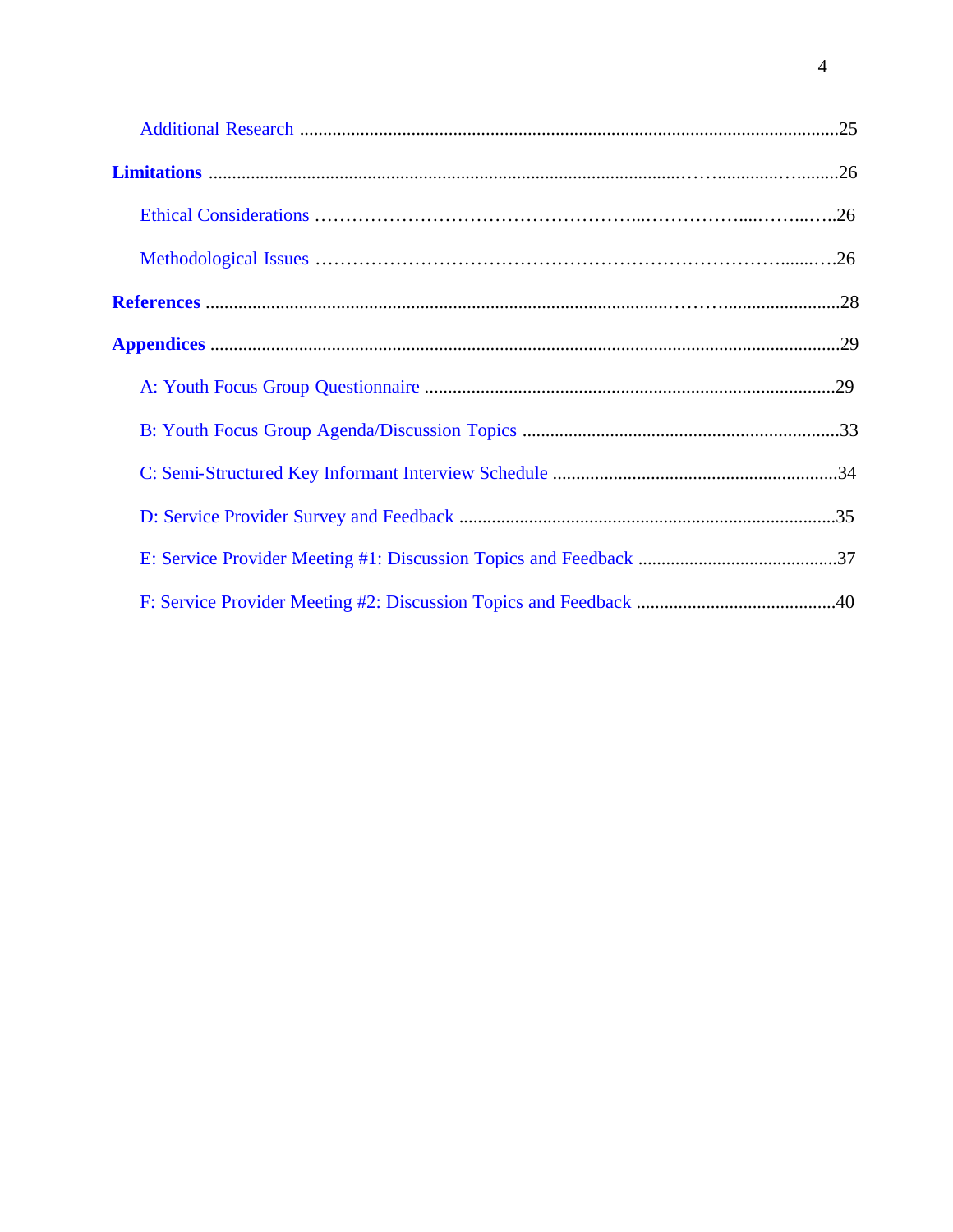### **Introduction of the Issue**

<span id="page-4-0"></span>This project was initiated and made possible through the vision and dedication of Helen McPhaden, who is a resident of Melfort, Saskatchewan. Helen has worked with Aboriginal women within Melfort and it's surrounding areas for a number of years. Through her work, Helen identified a group of girls in Melfort that appeared to be having a hard time dealing with everyday life. For example, the youths were putting their own and others' mental and physical health at risk by consuming and abusing both alcohol and drugs, engaging in sexual behaviours, not completing their secondary education, and becoming violent both physically and verbally. This project is dedicated to understanding the experiences of some of the girls in Melfort, and to finding ways of creating positive change in their world.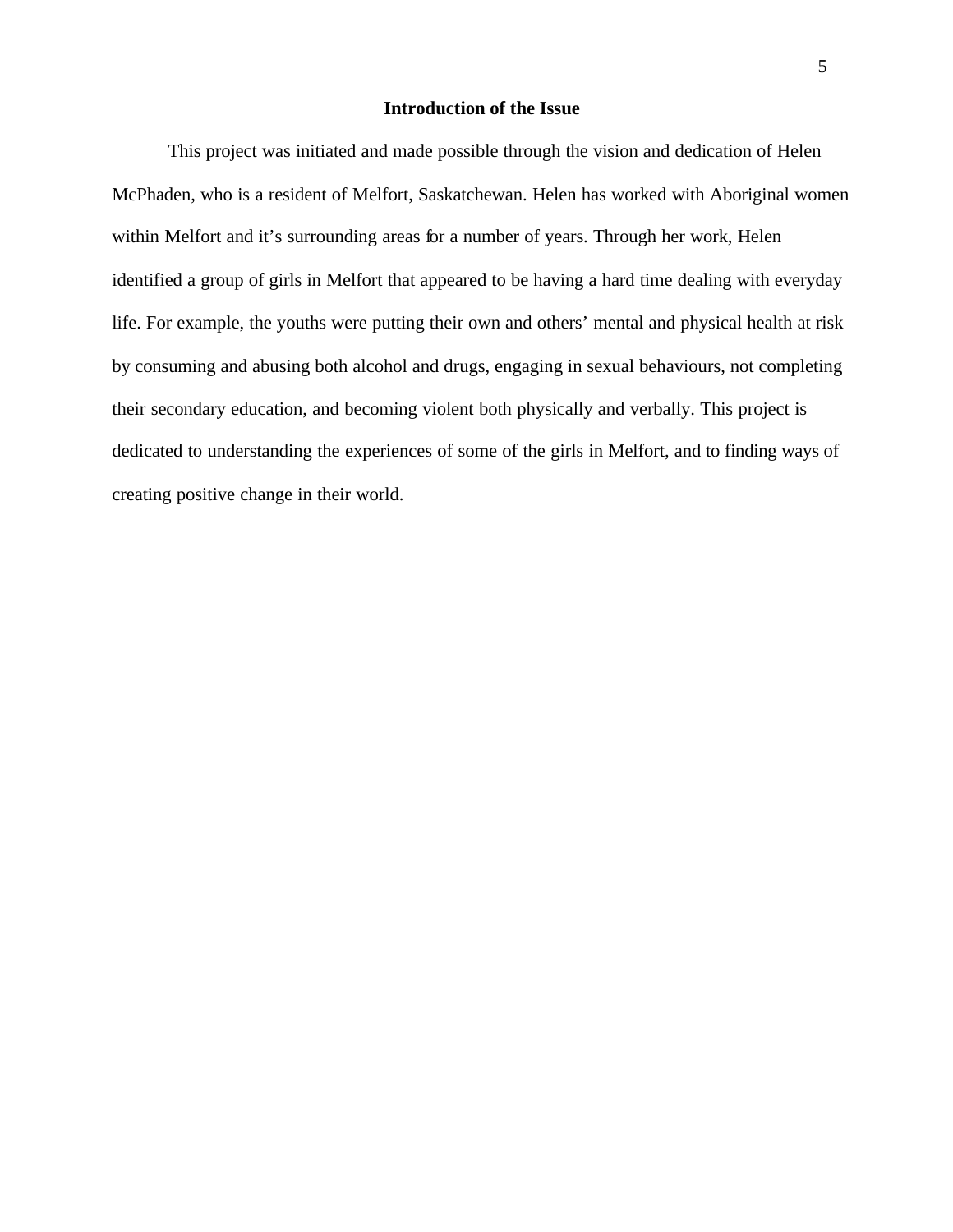### **Discussion of Relevant Literature**

<span id="page-5-0"></span>Bronfenbrenner's (1979) ecological theory of development is a contextual approach for understanding development through childhood and adolescence. It considers both proximal and distal environmental factors that influence human development. In addition to the individual, it was important in Melfort to consider environmental influences that contribute to shaping the youths' attitudes, beliefs, and behaviour. According to Bronfenbrenner (1979; 1986), human behaviour does not exist within a vacuum. Rather, a dyadic relationship exists wherein the environment influences the individual and, in turn, the individual's actions affect the environment. In Bronfenbrenner's (1979) ecological model, the youth is placed in the center of four concentric circles, with each circle representing a different environmental context. The environements closest to the individual exert the greatest influence over the person.

According to Bronfenbrenner (1979), there are four major environmental systems that influence a youth's development: the microsystem, the mesosystem, the exosystem, and the macrosystem. The innermost circle is called the microsystem, and it includes individuals in the youth's most immediate environment. Individuals in a youth's microsystem may include parents, teachers, and peers. The second level of influence is the mesosystem and it represents all of the connections between the things found in the microsystem. For example, it may represent the connections between home, school, the neighborhood, and after school programs. The third level is the exosystem. The exosystem is made up of settings that affect the youth, but do not include the youth. For example, the parents' workplace may influence the youth by restricting the amount of time the parent has available to spend with the youth. Finally, the outermost layer is the macrosystem, which represents the values, laws, beliefs, and resources of the culture or society that the youth lives within.

6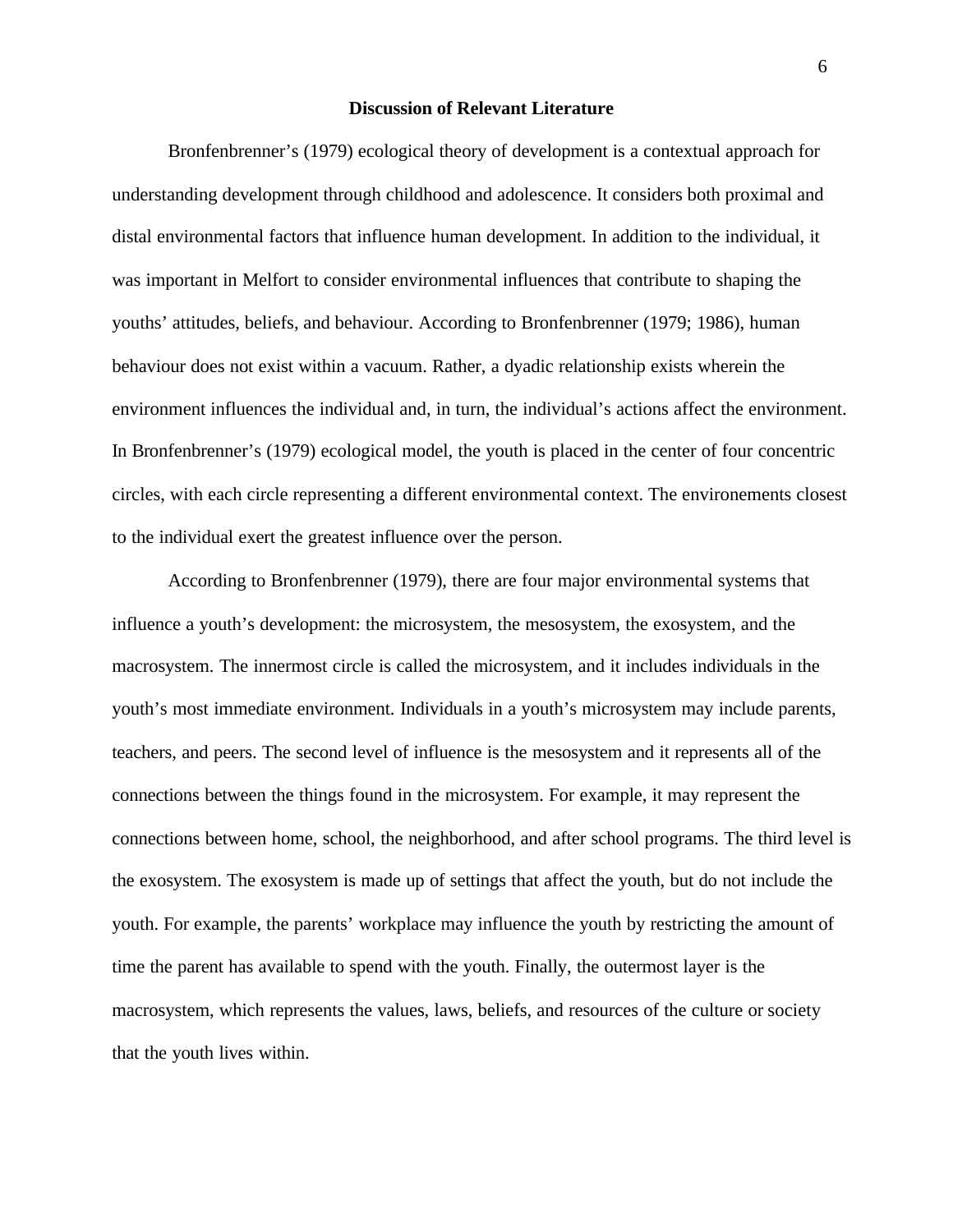A number of researchers have used Bronfenbrenner's (1979, 1986) ecological theory of development to understand and identify risk factors for adolescent violence and deviancy. Recently, Heubner and Mancini (2003) conducted a study that explored a number of factors that predicted how youths' spent their leisure time. Leisure time activities included participation in after school extracurricular activities, non-school clubs, volunteer work, and church or other religiously related activities. Specifically, Huebner and Mancini were interested in looking at individual factors such as gender, ethnicity, grade level, self-esteem, and academic achievement to determine how a youth spends his or her leisure time. Results indicated that girls tend to experience more leisure constraints than boys because of feeling shy, being self-conscious, or seeking approval from friends. They were also less likely than boys to spend their leisure time in group-oriented activities such as sports. When ethnicity was considered, it was found that as compared to Whites, Black adolescents participated in leisure activities at lower rates. A low selfesteem was also found to be a barrier to participating, as those with higher levels of self-esteem seemed to experience less leisure boredom. Overall, Huebner and Mancini (2003) found that adolescents who participated in structured and/or religious activities and those who spent time with adults were more likely to have positive educational outcomes.

In addition, Huebner and Mancini (2003) also addressed family microsystem factors, including socio-economic factors and marital status. They found that socio-economic status (SES) affected whether or not the teens worked, as well as whether or not they had money to participate in activities. Overall, youths that came from a higher SES background approached new activities in a more confident and adventurous way than their low SES counterparts. Marital status also affected leisure time as youths from single parent families tended to spend less time than their dual-parent counterparts in leisure activities. Adolescents with single parents also had less supervision from adults, and generally had poorer relationships with their parents as compared to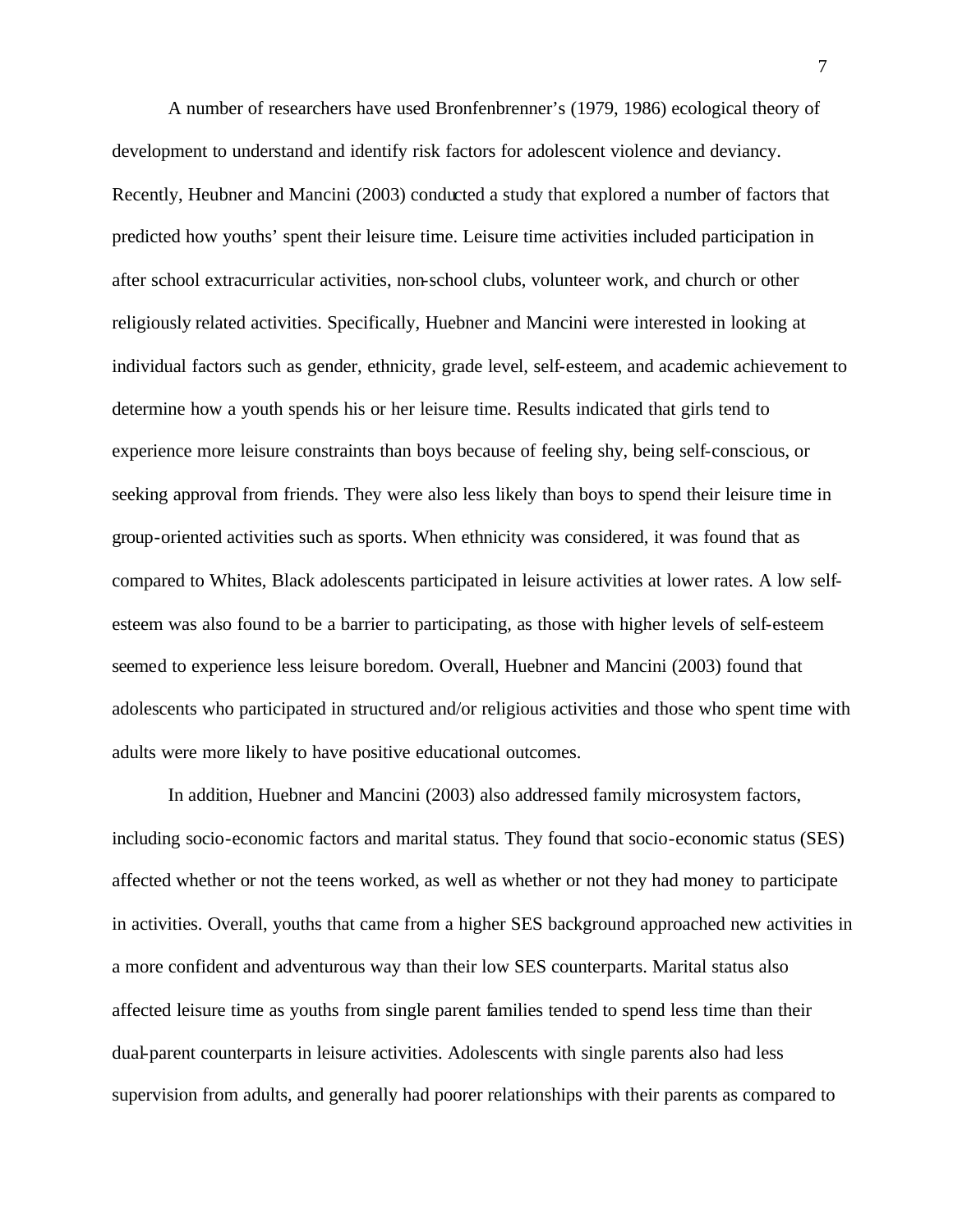the other adolescents. Furthermore, the presence of parental warmth, reinforcement, and involvement in the community predicted greater youth involvement in positive leisure activities such as recreational sports and volunteering.

Another recent study conducted by Yexley, Borowsky, and Ireland (2002) explored the influence of family in youth development by looking at the correlation between experiences of familial violence and violent adolescent behaviour. Students from grades 6 to 12 were surveyed, and the results suggested that violence within the family was indeed correlated with youth violence. Specifically, a history of family violence in the home was positively correlated with attempted suicide, fighting, and gun carrying by the youths. Those youths that had directly been a victim of violence were more likely to engage in self- and other-directed violence than their counterparts who had witnessed, but were not the direct target of violence.

Tolan, Gorman-Smith, and Henry (2003) conducted a longitudinal study on youth violence using Bronfenbrenner's (1979) framework. Data was collected once per year over six years from males in an inner city. Results from Tolan et. al.'s (2003) study indicated that a number of factors including community structural characteristics (ethnic heterogeneity, concentration of poverty, economic resources, and crime level), neighborhood social processes (neighborliness and extent of neighborhood problems), parenting practices, and peer deviancy were related to the development of violent behaviour among youths. Specifically, in the poorest and most crime-ridden neighborhoods, there was a lower sense of belonging between residents of the neighborhood as well as lower levels of involvement in the community. There was also a positive relationship found between the community structural characteristics and parenting practices. They found that poor parenting led to a greater interest and susceptibility for youths to be involved in deviant or antisocial peer groups, including gangs. Subsequently, involvement in these groups led to a greater likelihood that the youths would engage in antisocial behaviour such as violence.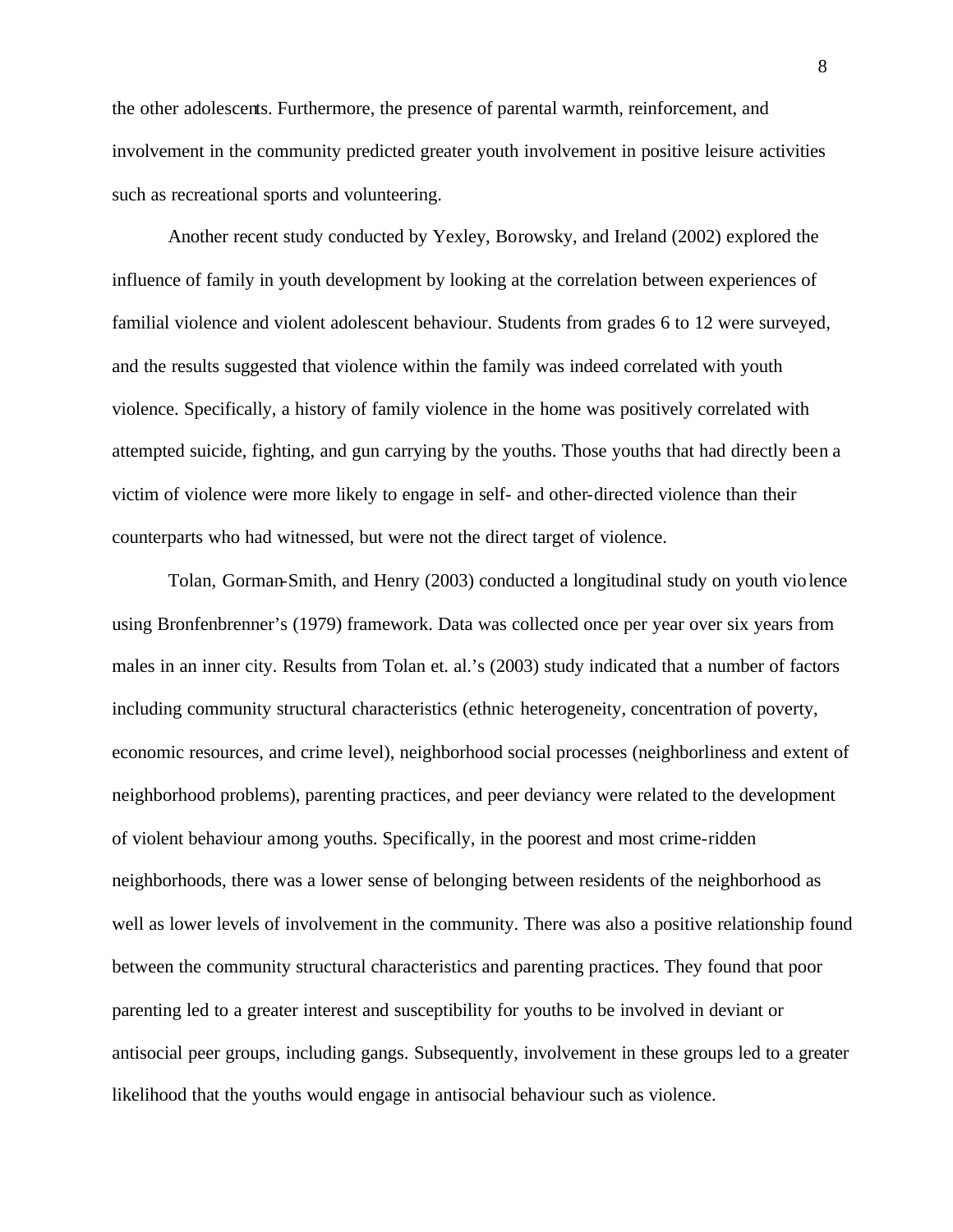Herrenkohl, Guo, Kosterman, Hawkins, Catalano, and Smith (2001) also conducted a longitudinal study on early adolescent predictors of youth violence. They also identified a number of factors that are related to the development of youth violence. These factors included, but are not limited to: hyperactivity/low attention and early antisocial behaviour, parental attitudes favorable to violence, low academic performance, involvement with antisocial peers, and low family income, availability to drugs and low neighborhood attachment. Each of these factors was found to contribute to adolescents' violent behaviour. Herrenkohl et al. (2001) suggested that adolescence is a time when peers become a major source of influence in youths' development. In addition to peers, parents play an important role in behaviour management practices. In school, adolescents' risk for violence was associated with academic performance, social interactions in and out of the classroom, and their interest and involvement in extracurricular school activities.

Finally, Beam, Gil-Rivas, Greenberger, and Chen (2002) also used Bronfenbrenner's (1979) theory to conduct a study that addressed both risk and protection factors for youth violence and depressed mood. The researchers arranged the factors they considered into three areas: family, peer, and other extended social network support. Data were collected via a survey from eleventh grade participants. Results showed that problem behaviour (i.e., risk taking, school-related deviance, substance use, status offenses, physical aggression, vandalism, theft and problem behaviour) was positively related to a dismantled family structure, adolescent-parent conflict, negative peer events, and perceived parental and peer sanctions. Similarly, youths who displayed depressive symptomology also had one or more of the following: a family structure that was not intact, a number of negative family events, adolescent-peer conflict, perceived parental and/or sibling depressive symptomology, a number of negative peer events, low childhood peer acceptance, low perceived parental warmth, and low support from significant others (not including parents or peers).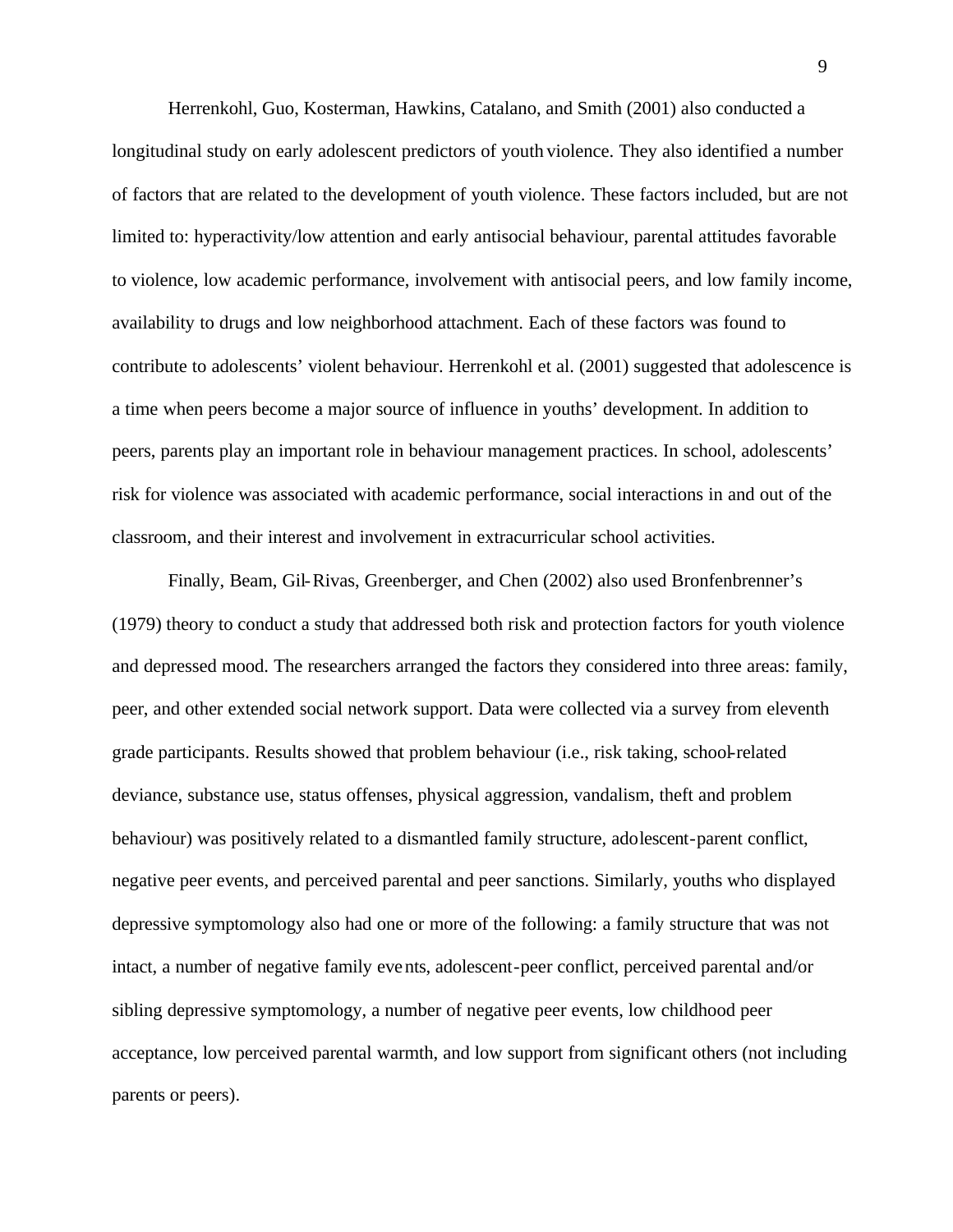In summary, Bronfenbrenner (1979; 1986) and those who followed his theoretical framework of development recognize there are a number of interconnected environmental systems that work together to influence an individual at any given time. The degree to which each factor influences the individual depends upon its proximity to the individual. For example, peers and nuclear family members would have a high degree of influence because they are, in most cases, in contact with the individual on a regular and frequent basis. To understand youths' behaviours, thoughts, and attitudes, it is very important not only to consider their individual differences (i.e., self-esteem, attitudes, behaviour), but also to consider their context.

#### *Project Focus*

This project utilized the framework of Bronfenbrenner (1979) to understand the context of the adolescent girls in Melfort, Saskatchewan. For example, microsystem variables such as the presence or absence of both parents, the importance and influence of peers and peer pressure, and social support in and out of school was explored. Mesosystem variables considered included the connection between school, teachers, police, and the community at large. An exosystem variable was the presence or absence of parents due to job constraints. Finally, socio-economic status, religious tensions, and the laws that apply to the youths were discussed as part of exploring macrosystem elements.

The project was divided into two parts. Part I of the assessment had the youths express their views and opinions via a self-report questionnaire and a focus group. This information was supplemented by a key informant interview with an individual who works closely with the female youths in Melfort. Part II of the assessment focused on the outer levels of influence by exploring community resources available for youths in Melfort. To serve this goal, a community survey was completed, and two community meetings were held to discuss prevention, intervention, and postvention options for youth violence and delinquency.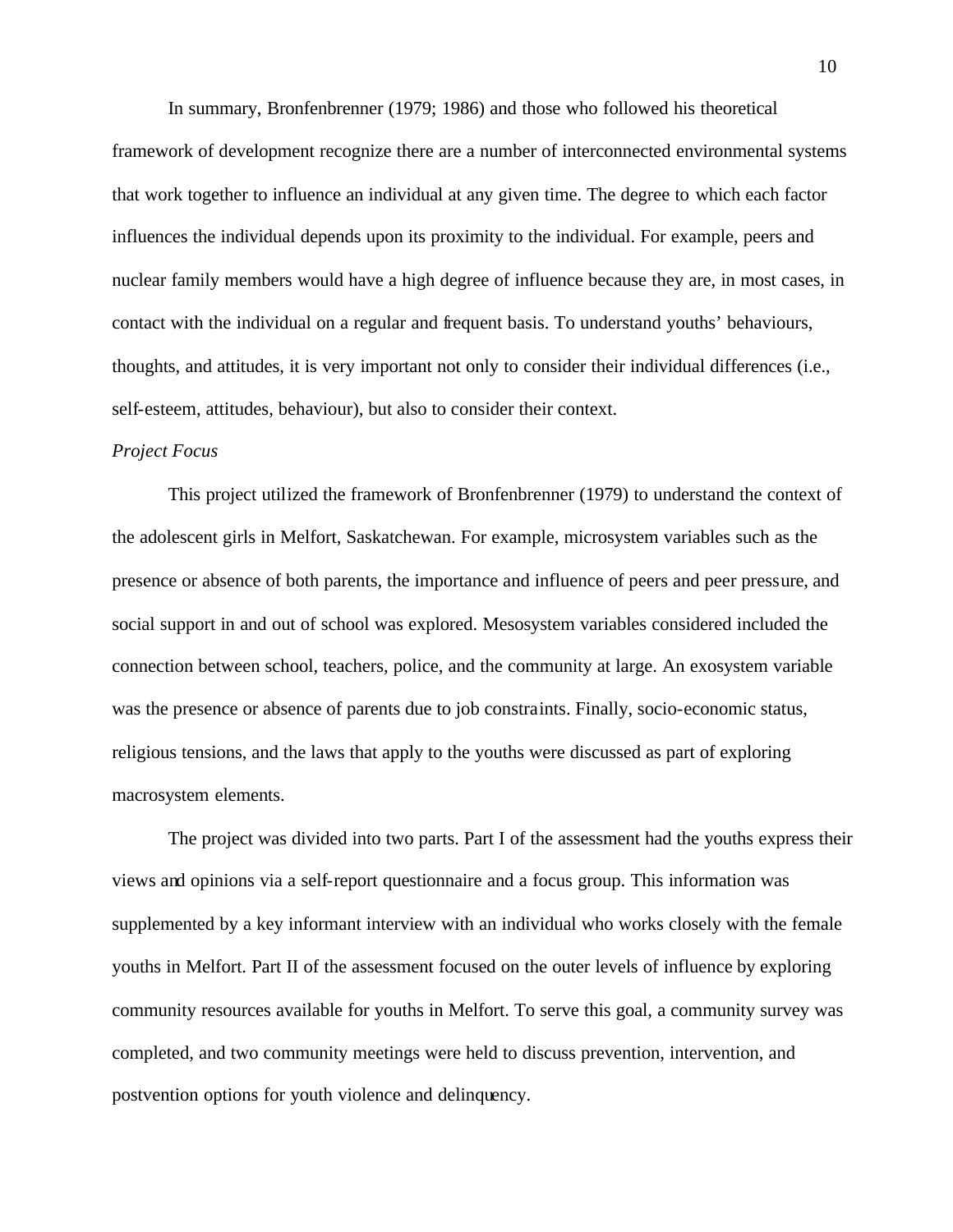### **Part I: Female Youths**

<span id="page-10-0"></span>The first half of this project focused on understanding the youths' individual identity as well as their environmental experiences of life in Melfort. Data gathering consisted of a survey and a focus group with the youths', and a telephone interview with an individual who had first hand experience with some female youths, their families, and service providers in Melfort was conducted.

### *Youth Meeting*

The youth meeting took place in Melfort, Saskatchewan. Eleven youths participated in data collection. Four youths were eliminated from the analyses because ethical approval to include 13 year olds was not obtained. Therefore, the following data represents the ideas and views of seven girls between the ages of 14 and 17, the majority of which self-identified as being Aboriginal. Besides the participants, attendees at the youth meeting included two community members and two researchers.

Participants gave their informed consent to participate. The first half of the meeting was spent completing a survey, which was developed based on both previous research and specific questions for the purposes of the present study (see [Appendix A](#page-28-0)). A number of areas were addressed including the youths' present living situation, substance use, self-esteem, and truant behaviour (i.e., skipping school). The second half of meeting was a focus group, which was audiorecorded and transcribed for the purpose of data analysis. The researchers employed a semistructured interview to address issues such as peer pressure, violence, substance use, and social supports with participants (see [Appendix B\)](#page-32-0).

### *Key Informant Interview*

To supplement the information collected from the youth meeting, a key informant interview was conducted via telephone with an individual who has worked closely with the youths.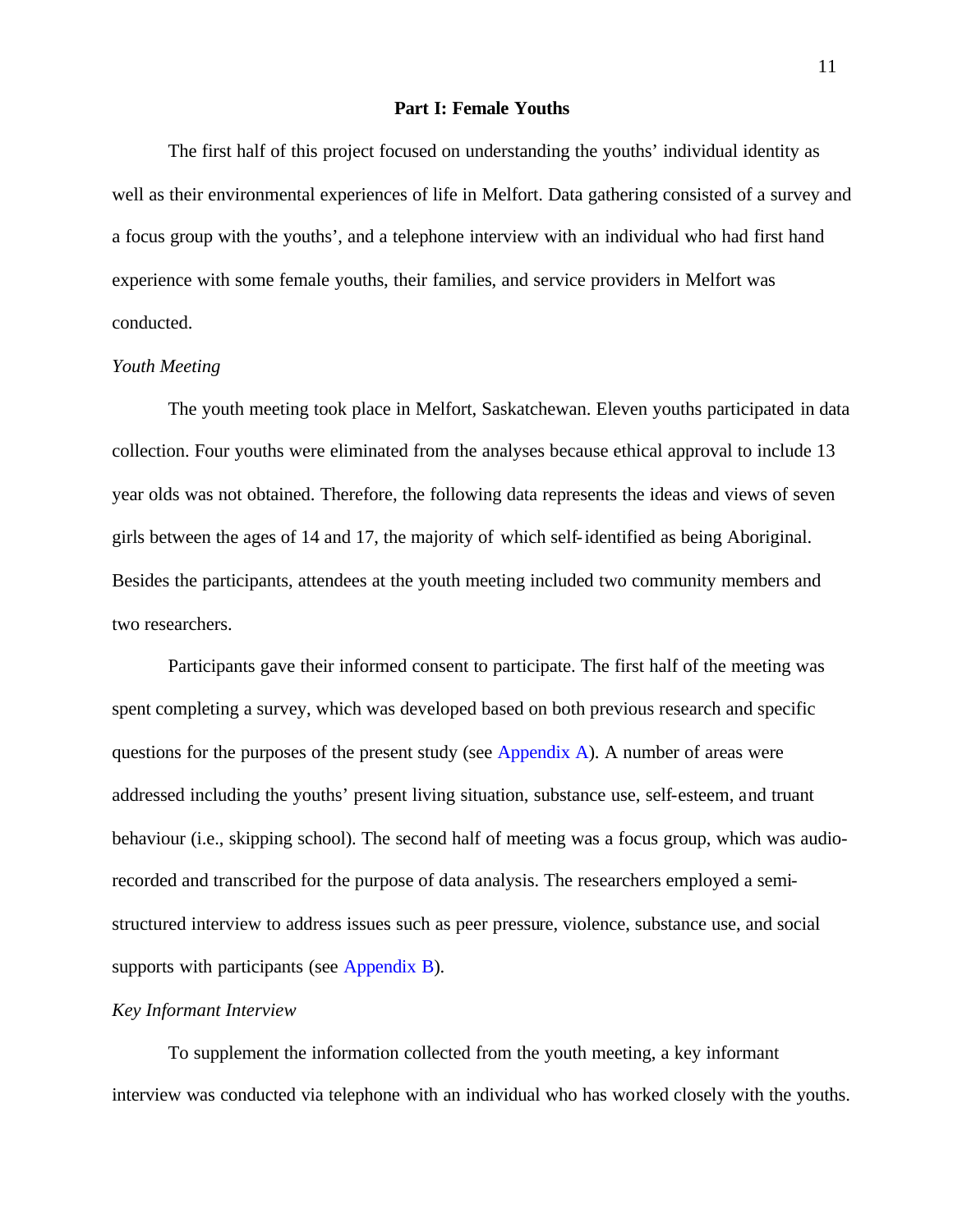A semi-structured interview was used to address specific questions that were not answered in the youth focus group, and it served to obtain an objective perspective on the attitudes and behaviours of the youths (see [Appendix C](#page-33-0)).

### *Key Findings*

Information collected from the youth meeting and the key informant interview is presented in aggregate form in order to preserve the anonymity of all project participants. Findings are presented in accordance with the environmental spheres introduced by Bronfenbrenner's (1979) ecological systems theory. Factors that most closely influence the individual are considered first, followed by more global factors in the youths' environment.

*Individual.* Within the scope of the present study, factors assessed at the individual level of analysis included self-esteem, engagement in negative behaviours (i.e., substance use, school attendance), and youths' attitudes towards others. Participants completed Rosenberg's (1965) global self-esteem scale. There are ten items in the scale, and scores can range from 10 to 40 (*M=*25), with higher scores indicating greater levels of self-esteem. The youths in this project had levels of self-esteem that were slightly above average, with scores ranging from 23 to 33 (*M*= 27.3).

It was indicated in the focus group as well as in the key informant interview that a high level of violence was occurring interpersonally among the girls in Melfort. The focus group session also revealed that the youths were accustomed to experiences of violence, and it was evident that some of them were both victims and perpetrators. For example, seeing a group of girls whom she did not like, one youth cited:

*"Your first intention is to beat the living snot out of these little witches, and pretty much you wanna leave 'em for dead. Whatever you're going to do, that's your first instinct these days is to fight."*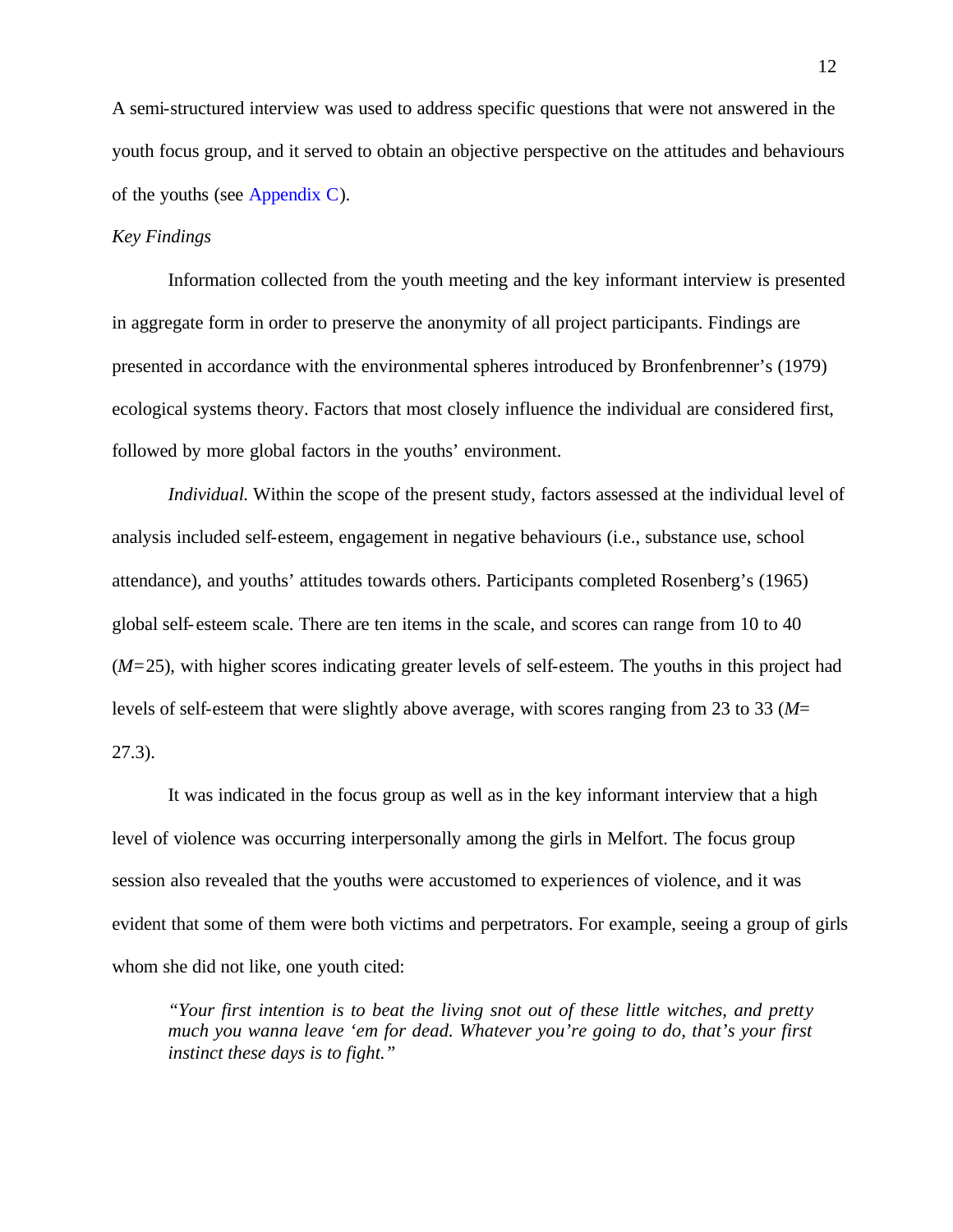It was evident that the girls were very angry and they carried that anger around with them to be used as a weapon when they are provoked in any way.

Along with being exposed to and participating in violent acts, the youths indicated that they were engaging in a variety of other self-harming behaviours. Many girls indicated that they presently smoke and have experimented with, or are presently using drugs and alcohol. Six of the seven girls indicated that they currently smoke, and the average length of time that they have smoked was for three years. Similarly, all of the girls indicated that they had used alcohol in the past six months, and the average number of beverages they consumed at once is five, but amounts ranged from 3 to 30 drinks in one sitting or evening. In terms of drug use, marijuana seemed to be the most popular drug, with six of the seven girls indicating that they had used marijuana in the last six months. Five of the girls also indicated that they had used a variety of other illicit drugs including, but not limited to: cocaine, marijuana, 'speed', crystal methadone, 'ecstasy', Ritalin, 'crack', 'acid', and 'hash'.

When asked about the accessibility of common drugs such as marijuana, alcohol, and cigarettes, the girls indicated that they were extremely easy to obtain. To obtain alcohol, one youth said:

*"All you do is like go hang around the bar and like just people walking in you just ask them to pull for you."* 

As for drugs, the girls indicated that:

*"It's easier (to get drugs) within the blink of an eye, before you could even look out the window, there would be someone waiting outside right now with a half a 'g' or whatever, it's that easy."* 

Another girl commented on the accessibility of drugs:

*"Yeah like in the four corners of this town there's just certain people like you can walk down the street and someone is going to pull up and say 'hey, you want this?' or whatever, you know? 'Have a sample.' It's like taking, it's like offering candy to little kids."*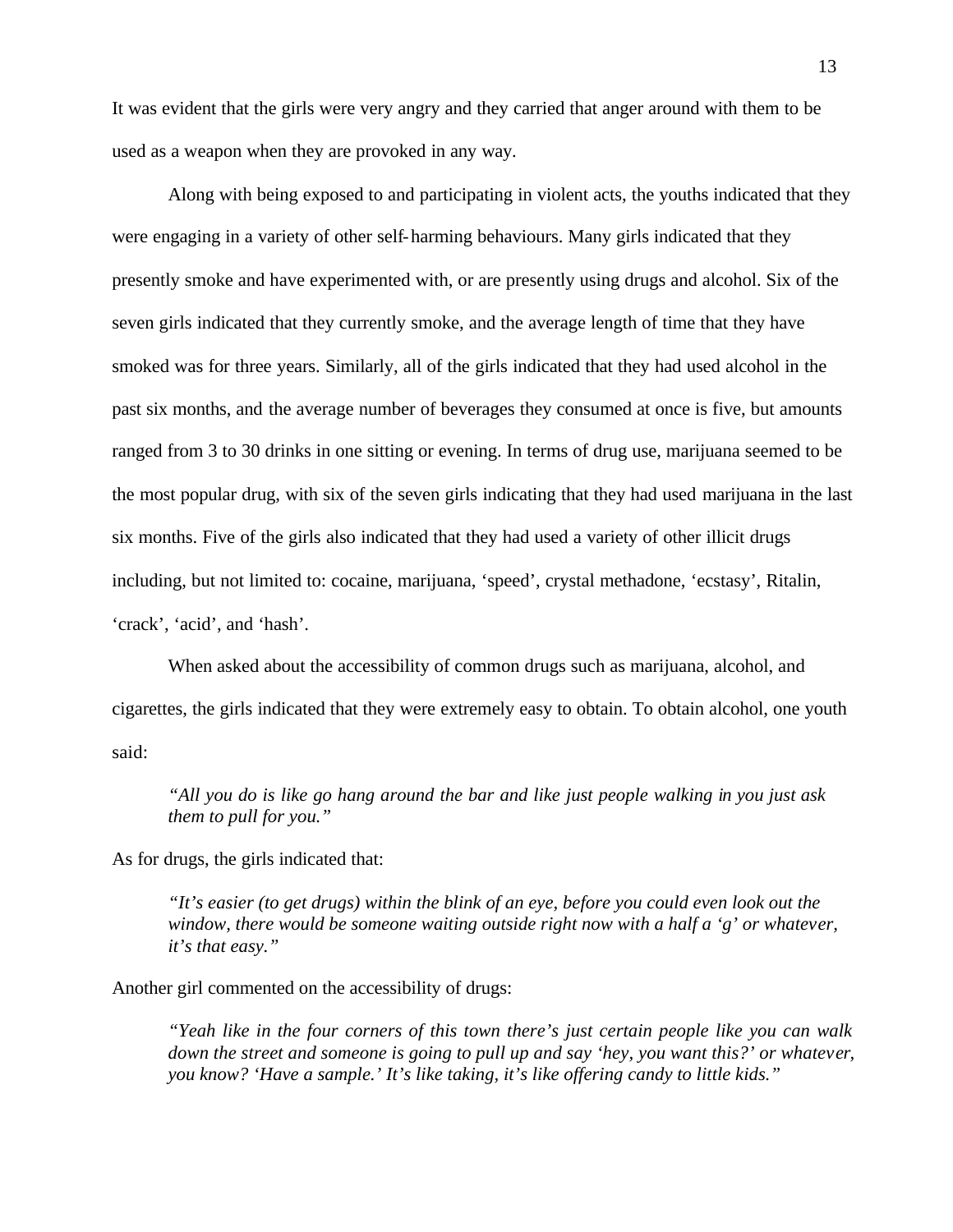The girls in the focus group indicated that the money for the drugs usually came from parents who were giving their child money for recreational activities such as a movie. The youths had a very casual attitude about using drugs, as they indicated use was common for all youths in Melfort. They indicated that drinking alcohol was not necessarily the "cool" thing to do, but it was a common way of "passing the time". One girl said:

*"Everyone drinks on Mondays, Tuesdays, Wednesdays. The weekend isn't even fun anymore because why not drink on the weekdays and then you have your weekend to be hung over and whatever, and go through it all again."* 

In terms of the attitudes of the youths, they appeared to distrust authority figures such as teachers and police. Some youths felt that individuals in helping positions were breaching their confidentiality by communicating the private details of their lives to other adults, which made the students distrust authority figures in general. This distrust is a barrier to communication between the youths and adults in Melfort.

Even if adults and community agencies help the youths, the youths may abuse the privileges awarded to them. One youth felt this had happened with the "The Point", a free facility that is provided to youths as a 'hang out' area where they have access to games and other activities. She admitted that

*"We basically disrespect what was, what like honestly, they did give us something to do on a Friday night and people neglected that, and which is a pretty sad thing."*

There is also a sense among the youths that police and community development personnel in Melfort do not care about trying to help the youth, and are not open to changes that are necessary to keep the youths interested. In reference to community development personnel, one youth stated:

*"They are afraid of change or something, it's like hello! The world is changing; we are the new generation. If you can't like take care of like the city, if you can't take care of the people coming after us, how do you expect us to want to stay here? How*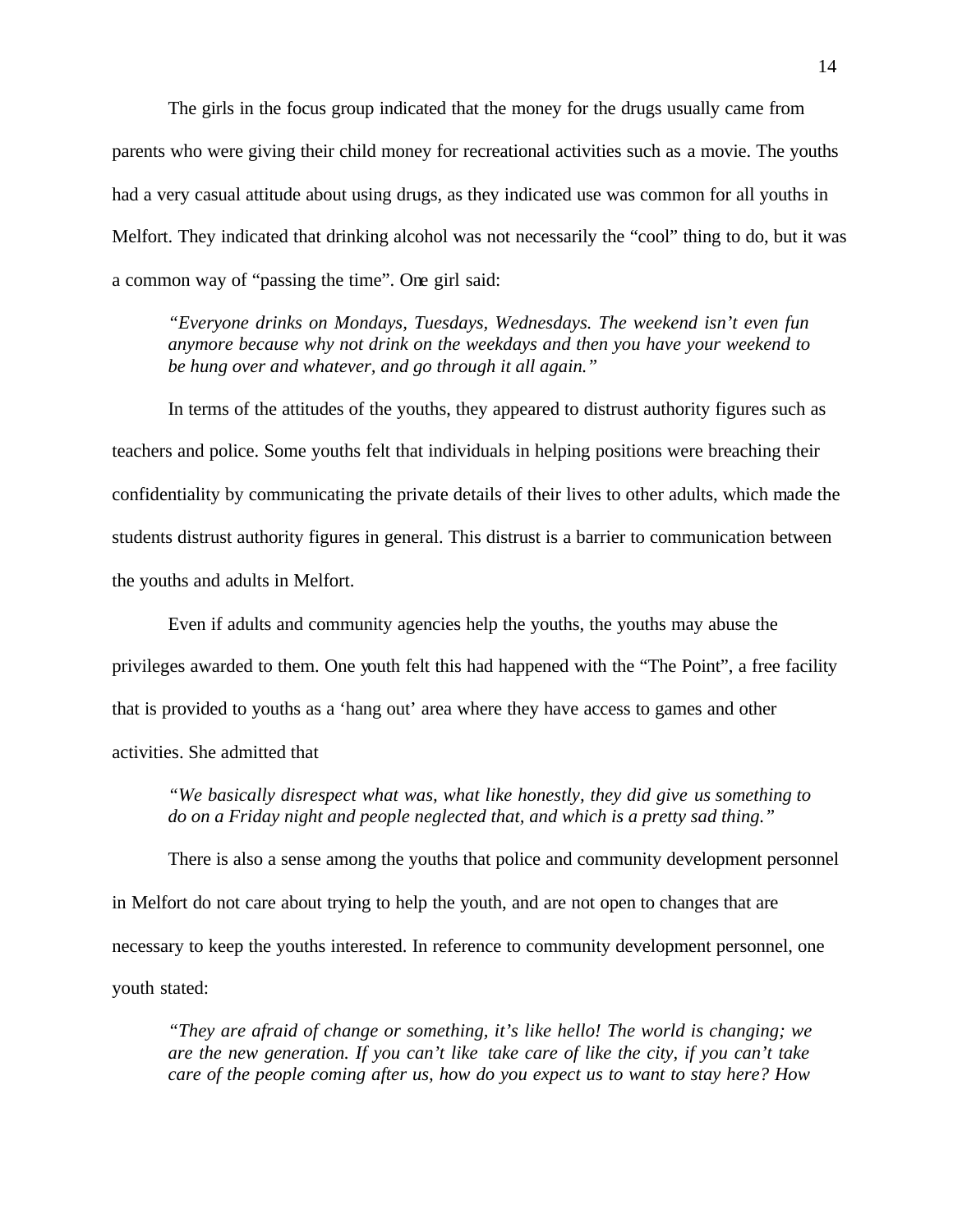*do you expect new business? How do you expect this place to grow if you are not willing to change anything?"*

It was suggested that to break down the attitude of mistrust and disrespect towards authority figures, there would need to be a collaborative effort between adults and youths. When given this suggestion, the youths agreed that they would be more likely to abide by the rules and have respect for authority figures if they helped create the rules, and if they helped inform and implement changes within the community.

*Nuclear Family.* Although it is hard to get a clear picture of each girl's home life, the girls reported that the majority of them live in single parent families. Towards the end of the focus group, the girls were asked to name someone that they considered being a role model. Answers were varied, and some girls indicated that they had a sibling to look up to, but others could not name any person that served as a role model for them. Most often if they did name a role model, they admired that person for being strong and surviving hardships such as violence, drug and/or alcohol abuse, or because they had finished their education (grade 12). For example, some reasons why the youths admired their role model included:

*"…(her role model) was all about peace and you know like that is totally me."*

*"…she's very strong, very independent."*

*"…she's smart and she finished school and she has two kids…"*

*"…she's taking good care of herself. She doesn't drink, she's cutting down on smoking, she doesn't do drugs…"*

*"…he was strong, he, I don't know, like got involved in a gang, and he's trying to get out now. Make himself better, and I don't know. He almost got killed a couple times."*

*Friends.* Friends were cited as being an extremely important part of the girls' sense of belonging and fellowship, as well as a source of entertainment in a town where the youths seemed to be at a loss for positive recreational activities. One girl stated: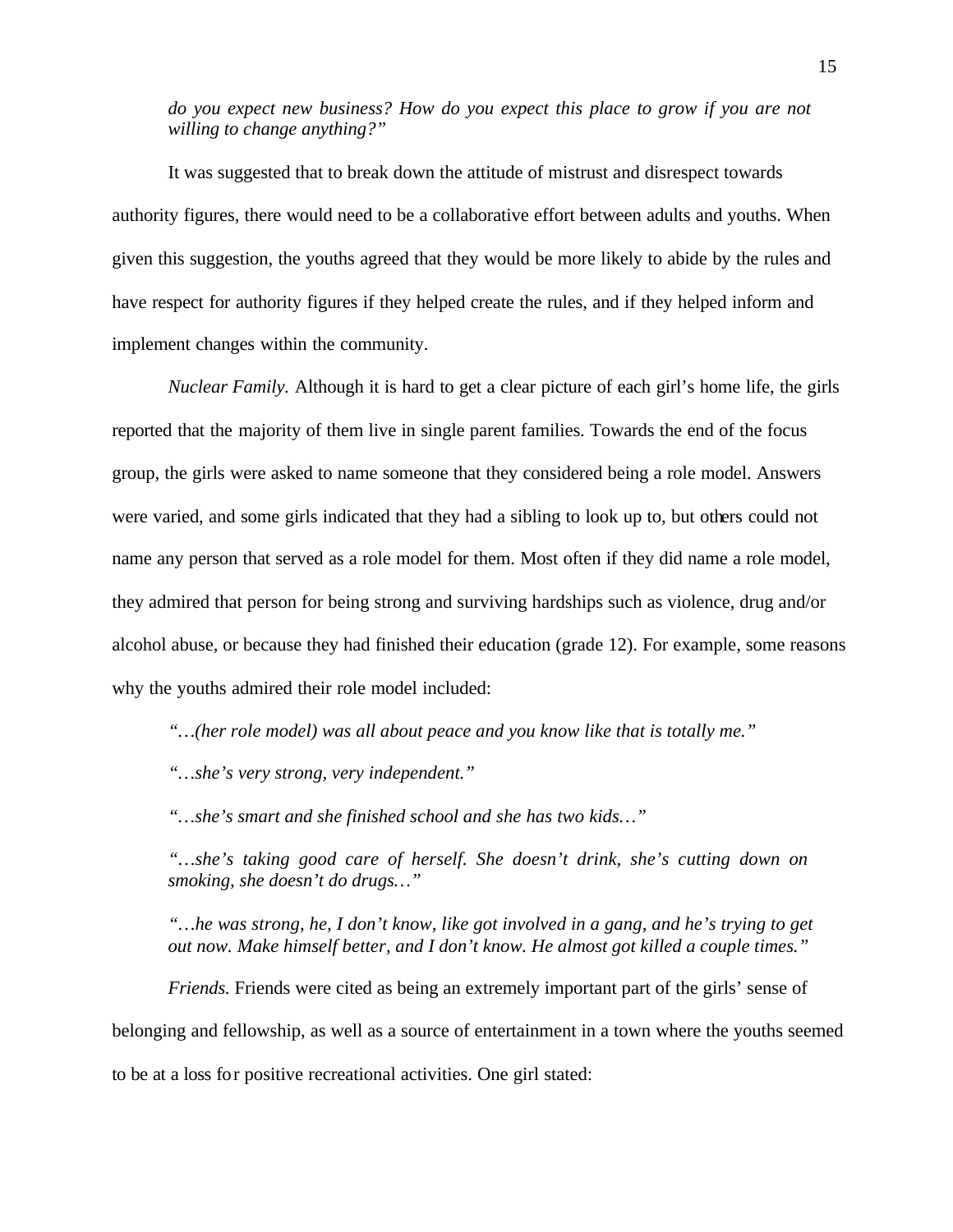*"Your friends are like really all you got to do because I mean, Melfort, there's nothing to do at all so you have your friends, you tell them everything. You do everything with them because there's nothing else to do, if you don't have friends guess what? You're like, you're alone all the time then you got nothing to do."*

Peer pressure amongst groups of friends seemed to be present, as one girl cited:

*"I'm trying to quit doing all of the weed and all that stuff and I mean like some of my friends are cool with it, some of my friends aren't. When it comes to drinking man, you don't drink you can go home. You're a loser. You go home, don't even come around man. So I mean you gotta drink. That's the important part I think."* 

Some girls felt that they could resist drugs in the presence of their friends, but others could not.

When asked what types of peer pressure the girls faced, they said

*"I kinda smoked for a bit but not that much and all my friends, you know, they really got me into like um drugs and uh alcohol and stuff like that."* 

There seemed to be difficulty in choosing healthy behaviours in the midst of peer groups that

promote negative behaviours such as substance abuse. One girl indicated that she tried to quit

using substances and,

*"Once you stop things, then you stop hanging out with those friends you did it with, and all of a sudden you are like alone. So you have absolutely nothing to do."* 

'Nothing to do' seemed to be a common theme that the girls cited as a problem within their community.

*Extended Family.* Little is known about the situation and history of extended families of the youths in this project. A majority of the girls reported their ethnicity was Aboriginal, where traditionally extended families are very close to one another. Although it was not within the scope of the present study, it would be beneficial to explore the role of the extended family in the youths' identity and development.

*School/Education.* The youths indicated that a number of their friends were being asked to leave school due to their delinquent behaviour. When asked about how getting expelled made them feel, the youths reported feelings of hopelessness because they perceived that there were no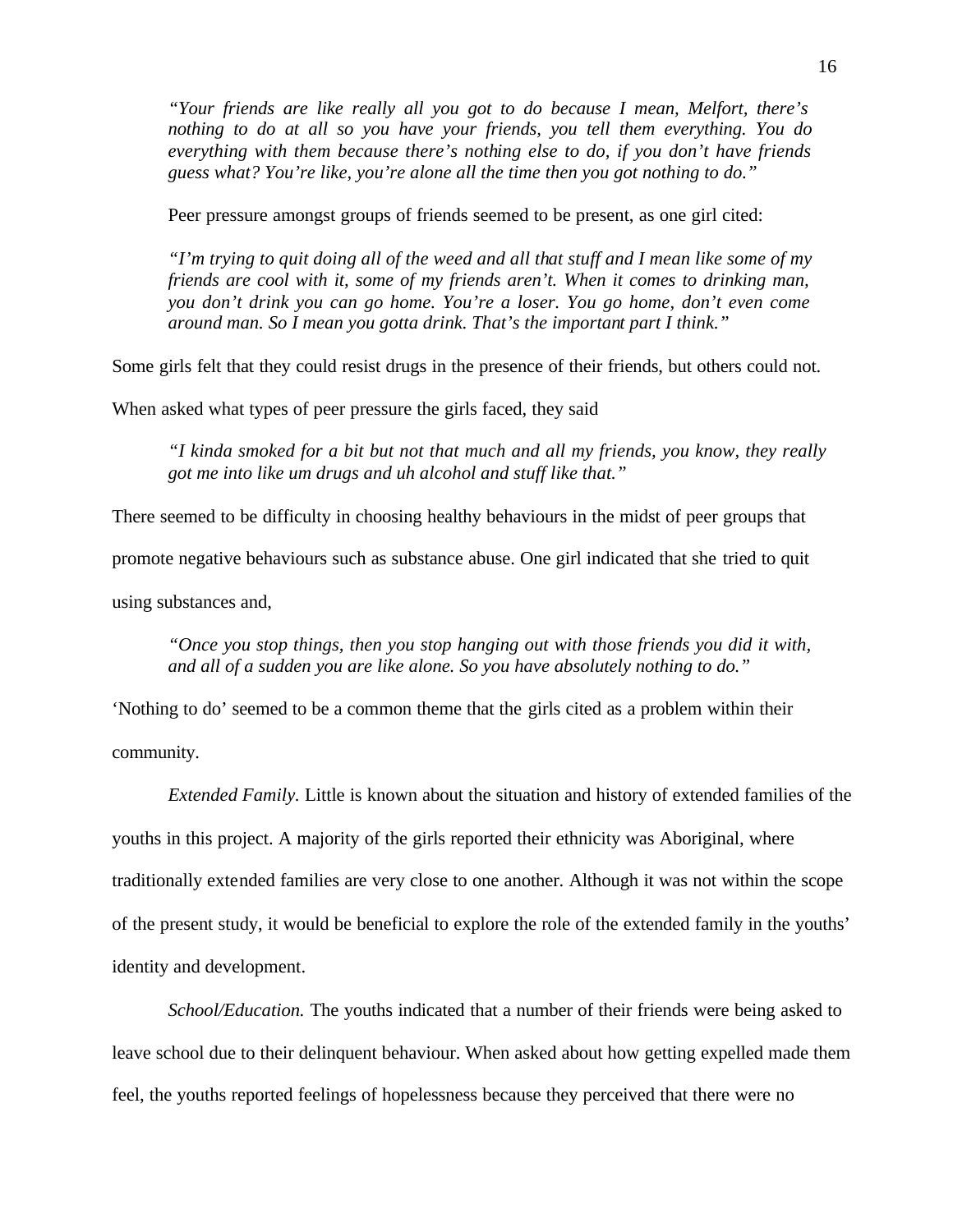alternatives available. The girls noted it was very hard to get a job with no experience or schooling, and that there are no feasible alternative schools to pursue. Also, many of the girls felt that the resources within the school were lacking and that there was a need for teachers to undergo additional training so that their level of education was up to date, and on par with the education that other students from larger centers receive.

*Melfort/Community.* Many girls agreed that Melfort youths are often labeled as "good" or "bad" based on their family name, or other family members' previous behaviour. This seemed to be a problem particularly in the schools where teachers may have previously taught other family members. The sentiment was:

*"That's what Melfort is really all about. It's your name, who your parents are, what kind of person you are, and if you don't meet up to their standards, then guess what? You don't matter."*

The theme of feeling uncared for was reiterated in many of the girls' comments. For example, one girl stated:

*"They don't even care, they really don't. If, if you're one of those kids they don't care."* 

In terms of recreation options, the skatepark and "The Point" were cited as the two most popular places to go, but according to the girls, the skatepark has not been maintained and is in need of repair. One girl talked about a ramp falling apart:

*"I noticed there was a big crack in it and the one next to it, there's like this piece that's just sticking out, like the wood."* 

Point of Interest, otherwise known as "The Point" is a facility located in a church basement that provides a free space for youths to hang out. It has different activities available, such as pool tables, foosball tables, movies, and video games. The girls' biggest complaint about "The Point" was that they could not smoke in the facility, but another youth stated: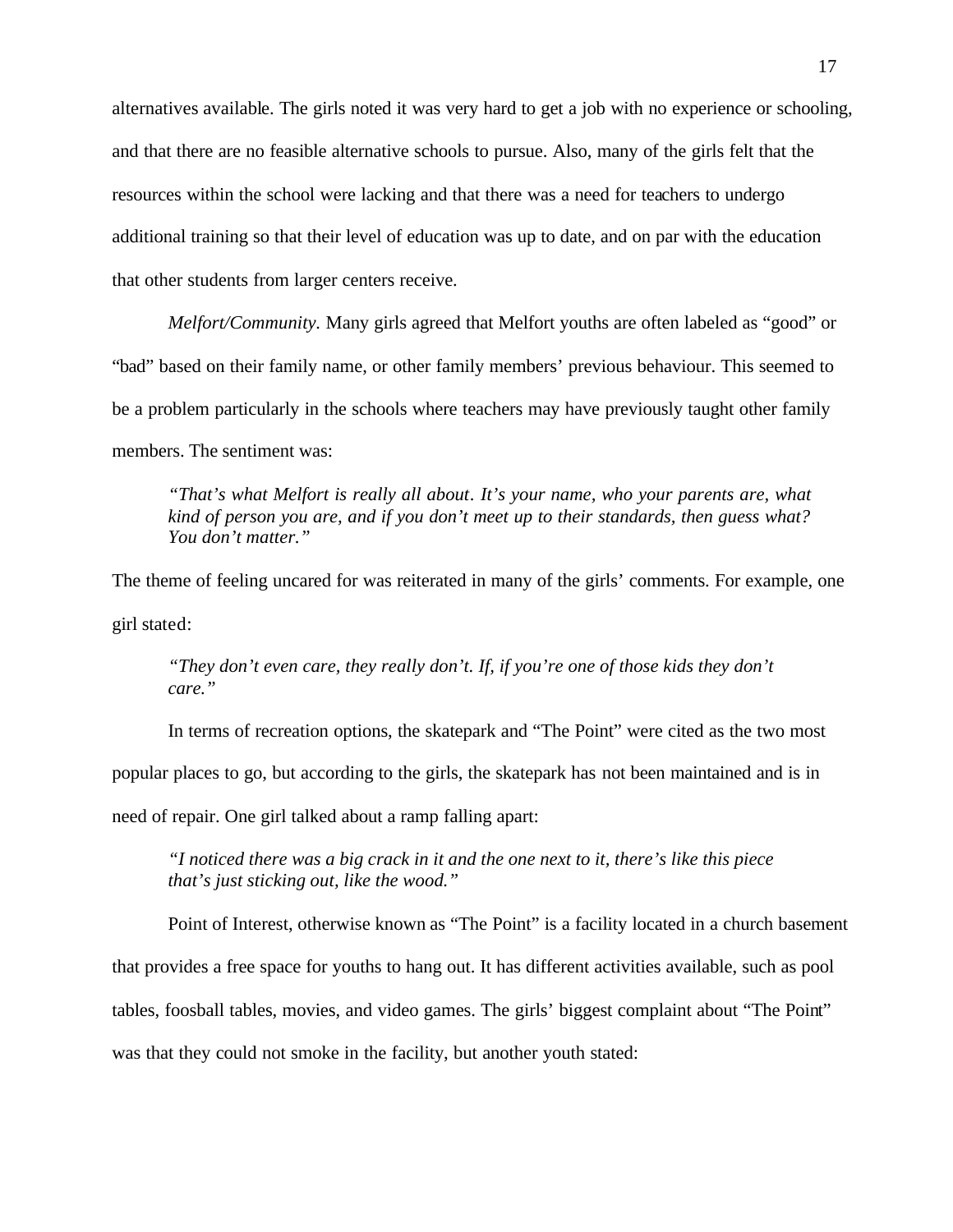*"The only problem is it's in a church, and like, you know, if it wasn't in a church it would be, could be used actually quite frequently."* 

As illustrated in the findings, the context that the youths of Melfort live in is important to consider in understanding why they are engaging in violence, substance use, truancy, and other delinquent behaviours. At an individual level, the girls were experiencing moderate levels of selfesteem and many of them are having problems staying in school. Many of the girls were being raised in single parent homes, suggesting that they may not have the parental support that a child coming from a two parent family would have. Further, there seemed to be a lack of positive role models for the girls, as a few of them could not name one individual they looked up to. Those that could name a role model admired the individual for their courage in facing violent or abusive situations. These findings are consistent with previous research that is based on Bronfenbrenner's (1979) model, which suggest that adolescents who do not have stable and adequate social support at the microsytem level of analysis may be susceptible to engaging in negative behaviours, including violence (Beam et.al., 2002; Herrenkohl et. al., 2001)

In terms of greater community support, the youths possessed an 'us' versus 'them' mentality when asked about authority figures in the community. The youths felt that teachers, police, and community leaders did not have their best interest at heart. Instead, they felt that authority figures imposed rules and regulations that were unnecessary in some cases. However, some youths admitted that they too had attitudes towards authorities that were unreasonable. The girls expressed an interest in being included in community decisions that affect them, which they felt would lessen any negative attitudes between community leaders and themselves. These findings are relevant to the outer layers of Bronfenbrenner's (1979) model, where community supports factor in to the youths' feeling of belonging and support. The lack of support at this level has also been linked with adolescent antisocial and violent behaviour (Tolan et. al., 2003).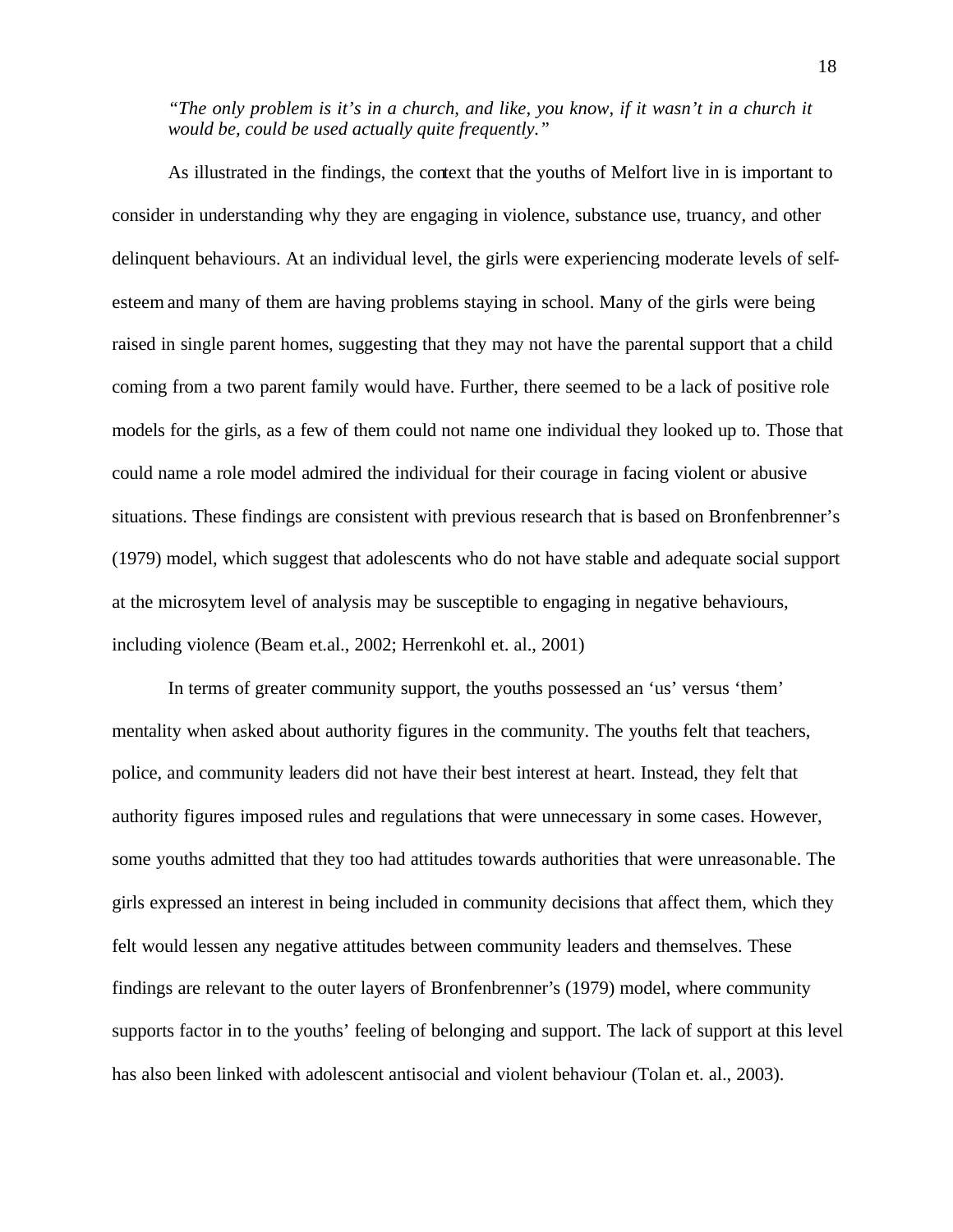### **Part II: Community Resources**

<span id="page-18-0"></span>The second half of this project focused on exploring the resources currently in place that are designed to serve the needs of the youths in Melfort. To achieve this goal, data was collected via a survey and two community meetings. The survey asked service providers to indicate what services were in place and working well, as well as their perceptions of gaps in service delivery. The service providers were also asked to indicate how they felt any gaps could be addressed. The first service provider's meeting served as a review of the data collected in the project up to that point, including some key themes from the youth focus group and feedback from all of those who completed the service provider survey. Following the review, there was an open-ended discussion where those who attended brainstormed future initiatives and action plans related to the project. The final service providers meeting focused on the project's goals and data collected to date, as well as a discussion to identify specific resources that are available for the prevention, intervention, and postvention for troubled youths in Melfort.

### *Survey*

A survey was circulated to approximately 28 community agency representatives. The survey was intended to collect information from service providers in Melfort regarding the resources available for troubled youths. Representatives were contacted through an existing community network of professionals. It was emphasized that the meeting would be open to any and all individuals interested in addressing the issue of female youth violence in Melfort.

The return rate for the service provider survey was small (15%); however, the responses were rich with information (see [Appendix D](#page-34-0)). Those who responded indicated there were a number of services for youths currently available in Melfort such as: outreach workers, a youth center that had various entertainment options such as live bands and group activities, a mentorship program at the high school, and other recreational opportunities such as swimming, bowling, and a movie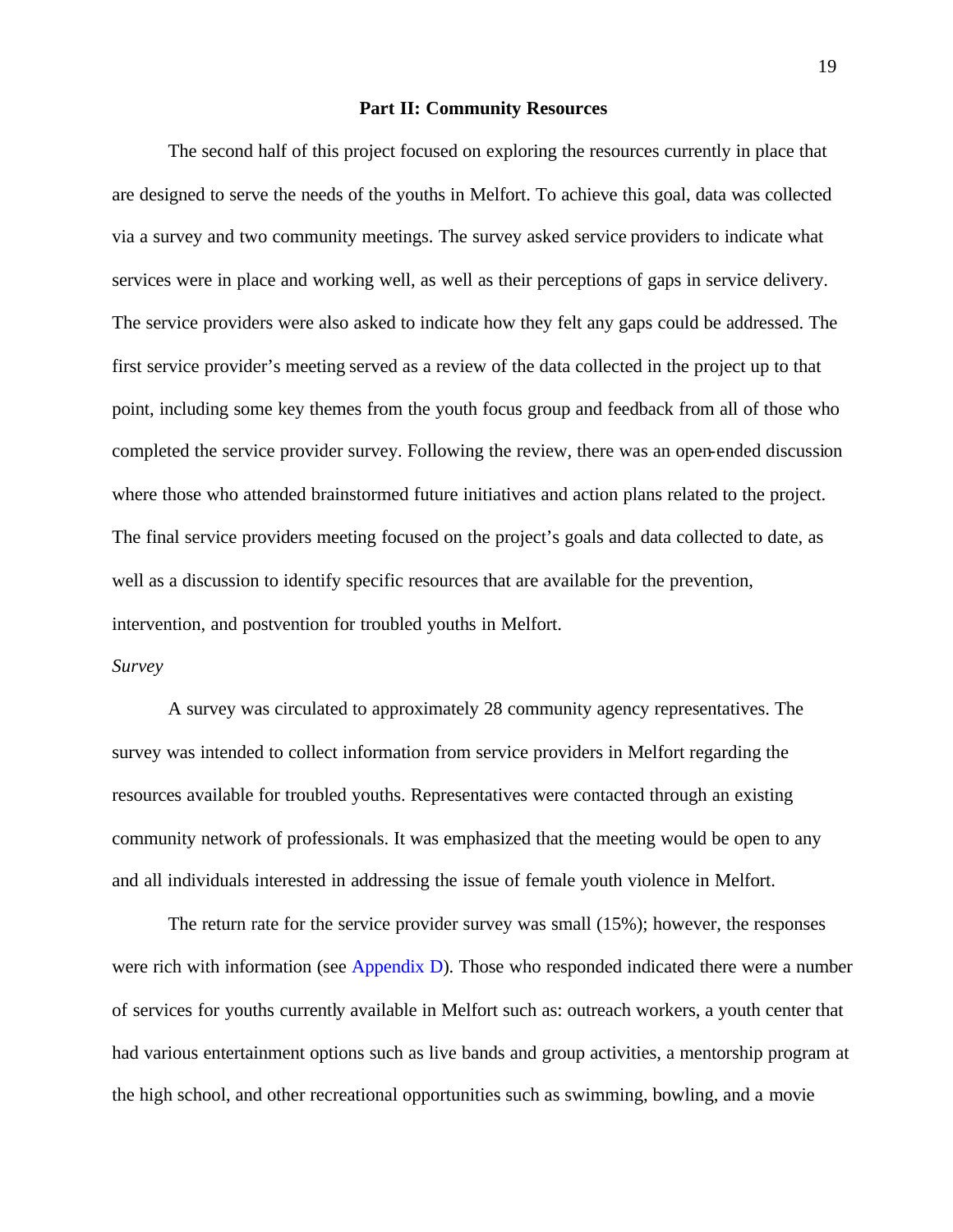theatre. When asked about gaps in service provision, respondents felt that their biggest problem was the lack of collaboration between service providers. Because of lack of communication and collaboration, there were a number of services that overlapped with one another, and other areas, such as drug, alcohol, and parental education were left unaddressed. Overall, the suggestions for improvement focused on a collaborative community approach to educating both the youths and those around them (teachers, parents, community members) about substance use, violence, and mental health concerns.

### *Service Provider Meeting #1*

The focus of the first service provider meeting was to discuss the information that was collected via the survey. Copies of the summarized information from the survey were made available focus group participants. A total of eleven participants representing a number of community groups attended the first community group meeting. Following a presentation of the survey results, common themes of the data gathered were used to initiate group discussion (see [Appendix E](#page-36-0) for discussion topics and feedback).

The first service provider's meeting revealed that service providers in the community of Melfort believe that there is a need for change, but they are unsure of how to begin. Specifically, many people indicated that service providers are not working collaboratively and as a result, there are duplicate services offered. By not collaborating, communication between service providers is minimal or non-existent, and as a result, a barrier for the client accessing service is created. For example, if a family was seeking help to deal with a number of issues related to violence and abuse, they may be in contact with a number of agencies such as Mental Health or Addictions Services, and perhaps they would receive guidance from other groups such as church leaders. In this case, the service providers involved would not be in contact with one another. It would be helpful in a situation like this if the service providers could meet and collaborate on the best course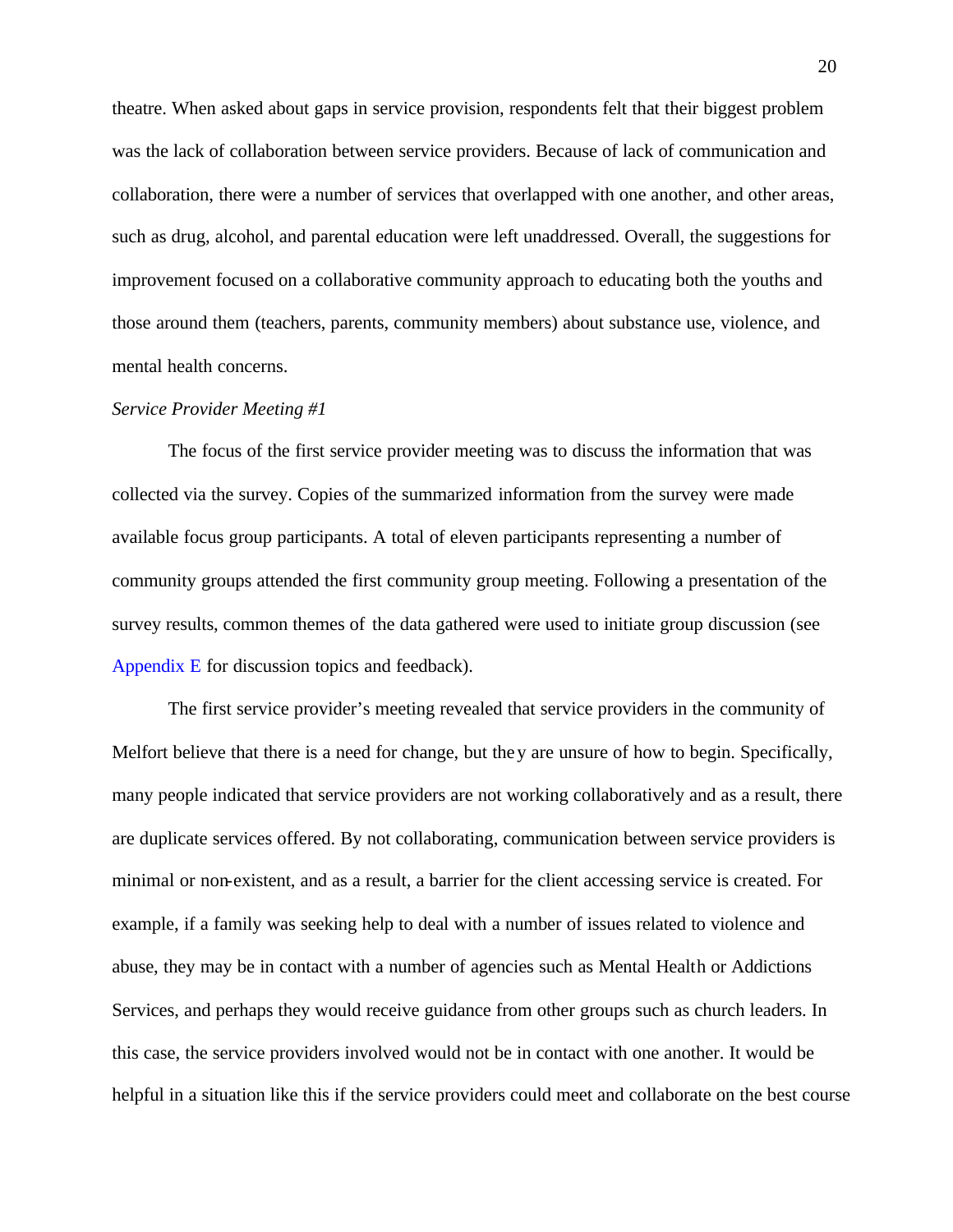of action to meet the needs of the particular family. The service providers felt a sense of frustration that they were trying to do their part in helping, but when the family went to the next agency, they may receive information or advise that is inconsistent with what they already received. The service providers felt that by collaborating, they would address the fragmentation of services, and the best interest of their clients would be preserved more effectively and efficiently.

### *Service Provider Meeting #2*

For the second service provider's meeting, held at Melfort's Salvation Army, e-mail invitations were sent to the 28 organizations that were originally contacted and invited to the first group. The goal was to brainstorm community action plans using the information gathered from the first service provider's meeting. Unfortunately, the turnout for this meeting was minimal, with only six participants attending. The idea of a youth centre was presented by an interested youth (who had attended the youth focus group earlier). The researchers summarized data collected to date. The second half of the meeting was a round table discussion to brainstorm services available and service gaps for the prevention, intervention, and postvention of youth violence (see [Appendix](#page-39-0) F). It was confirmed that Melfort had a number of existing agencies that cater to intervention and postvention of youth violence, whereas preventative services seemed to be most needed.

A number of ideas were generated to address how preventative measures could be established. It appeared that many parents couldn't afford to register their children in organized sports. As an alternative, the Salvation Army indicated that they were partnering with the leisure centre to offer artwork, hip-hop dancing, and camping activities to any youths interested. It was suggested that a potential youth centre could also establish partnerships with local residents or businesses to have activities such as horse back riding, street hockey leagues, or mentorship programs.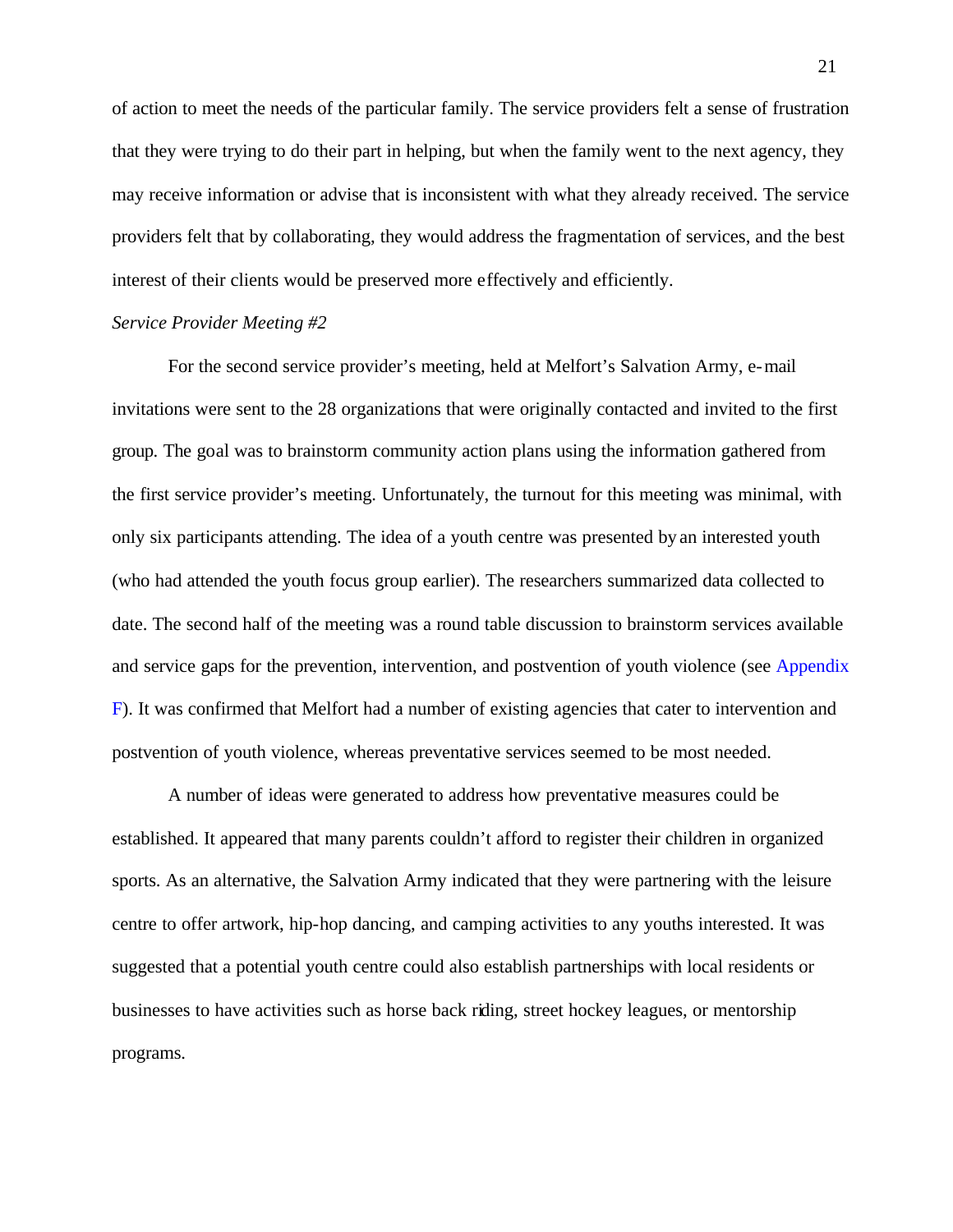Although there appears to be many services available to youths for intervention and postvention measures around violence, they do not appear to be accessing the resources. There may be perceived racial or religious barriers that prevent individuals from seeking service. For example, there are services that have an Aboriginal focus or a denominational orientation, although their mandate is to serve any and all individuals regardless of race or religion. Individuals who are in need may not be aware that they can access these types of services, or they may be fearful that they will be treated differently if they do not fit in with the prescribed group (i.e., religion or race). Public education was also suggested as a way of opening the doors between service providers and community members. Additional community meetings were thought to allow the promotion of existing services, as well as allowing community members to ask questions in an open environment. Other intervention strategies were suggested, such as a youth centre and a school program that would assist students that are having difficulties in school. It was suggested that these action plans were only possible if a number of individuals (parents, schools, youths, service providers) came together in a collaborative effort towards community change.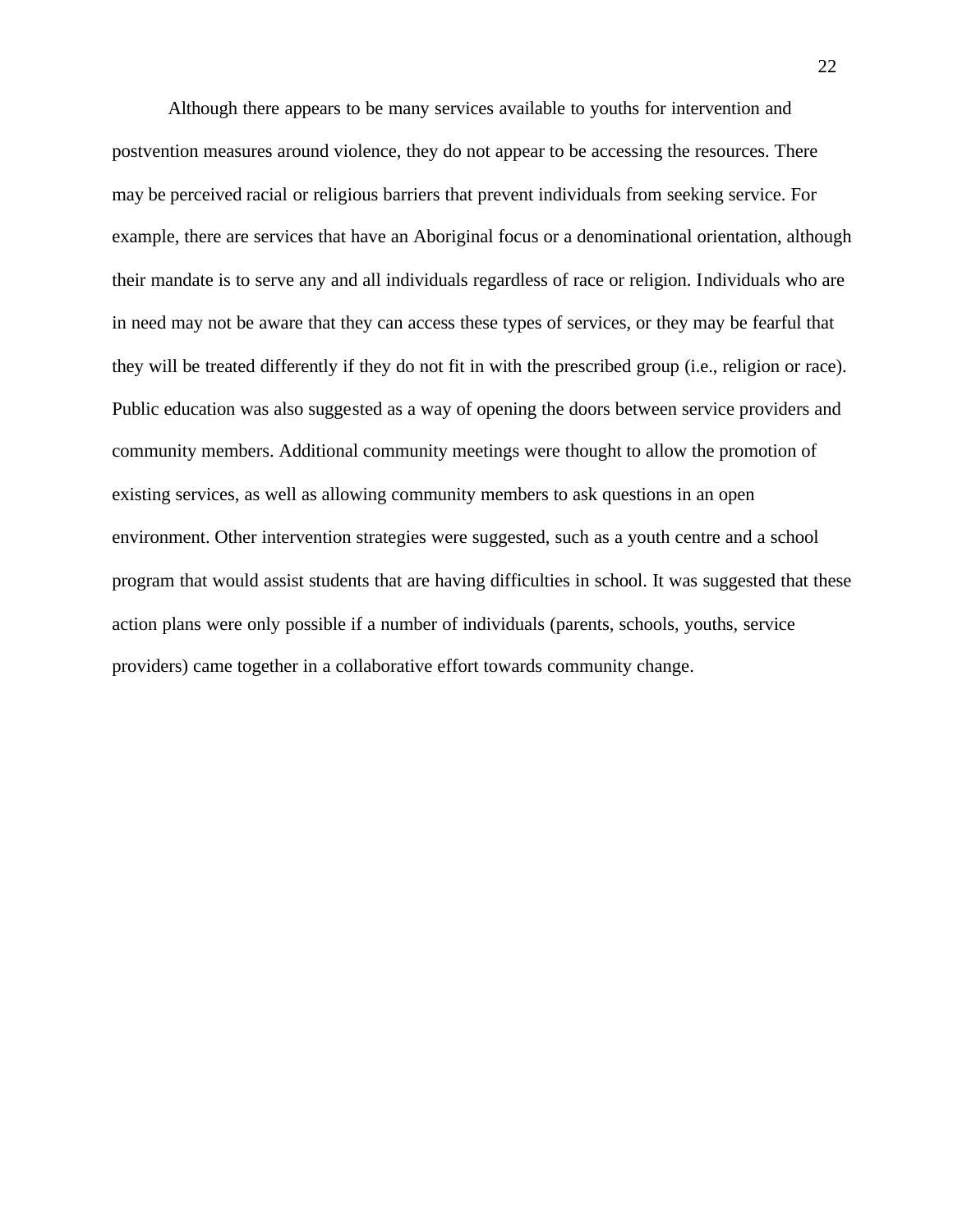### **Recommendations**

<span id="page-22-0"></span>The following set of recommendations is based data collected for Part I and Part II of this project. These recommendations are not presented based any particular order.

### *Youth Centre*

 To address the lack of positive social activities available for youths in Melfort, it is proposed that a youth-run youth centre be created. The centre would require start up funds to secure an appropriate building as well as pay for necessary utilities and any initial equipment such as a pool table. There are presently a number of unoccupied buildings within Melfort that may be available for youths to create a safe positive environment for socializing. The suggestion was that the centre would be created by the youths, for the youths. It was thought that if the centre was created by the youths, they would have a vested interest in maintaining it. The youths would need to be committed to fundraising within the community to keep the centre open, as well as soliciting in-kind contributions from local businesses for supplies such as paint and used furniture. Although the centre would have to be supervised by an adult volunteer, the centre would essentially run by rules set up by the youths. It has been suggested that the centre be non-denominational.

### *Mentorship Program*

Because one of the greatest needs identified in the present evaluation was care, concern, and role models for the young girls in Melfort, it is suggested that the community begin a youth mentorship program. Such mentorship programs exist in larger centres, where volunteers take their paired youth out once a week for relationship building activities. The goals of this type of program are to provide youths with a number of benefits including a positive role model, support, and activities that may be novel to the youth.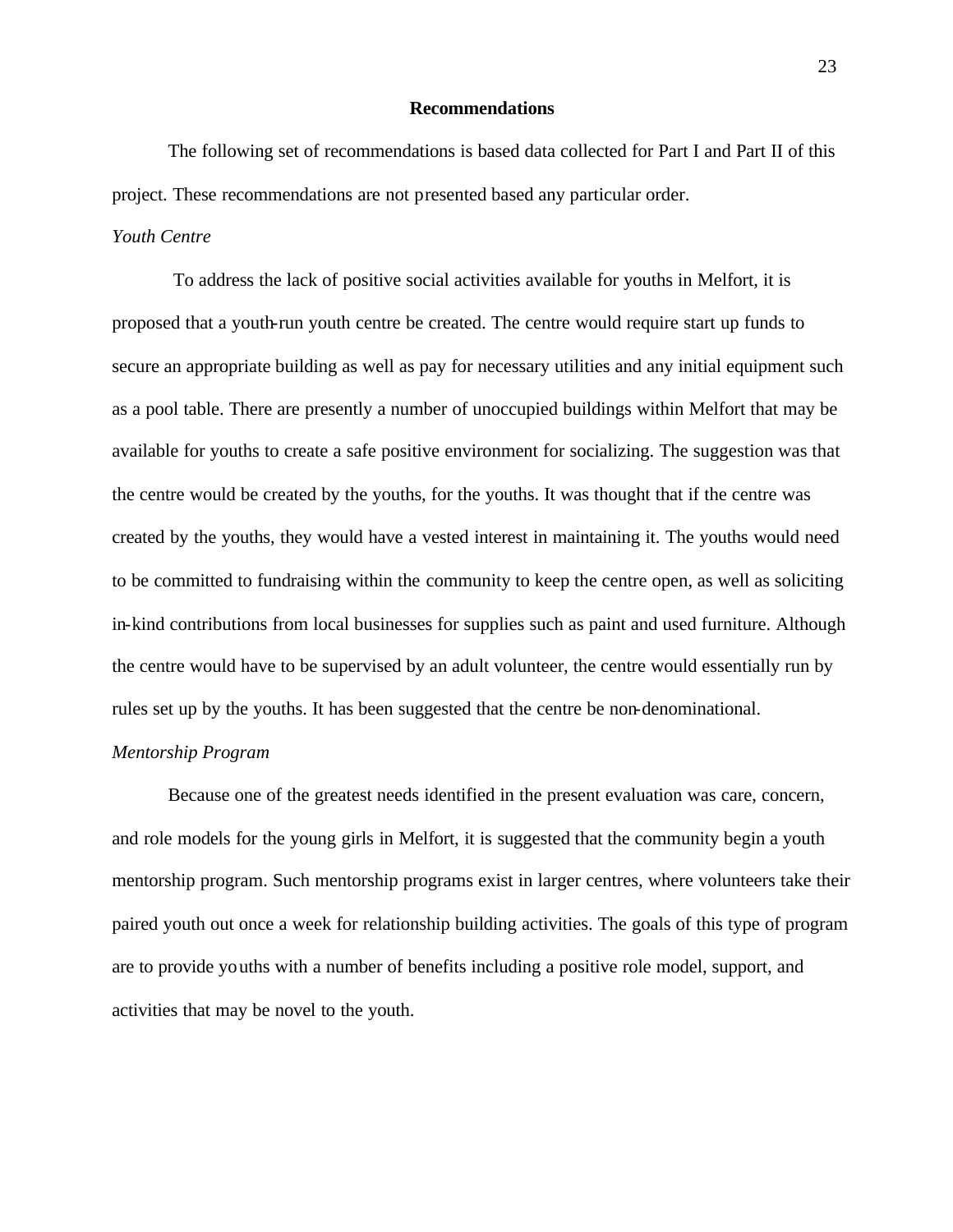### *Increased Awareness Meetings/Public Forum Discussion Groups*

Throughout the current project, it became clear that there is a need for increased awareness about the issues faced by these youths, including use of drugs and alcohol, and engagement in violent activities. To serve this need, it is suggested that relevant speakers who work closely with "at risk" girls be invited to speak at community meetings. The meetings could be held on a regular basis and focus on different issues each session. There should be an open format wherein community members are free to ask any questions they may have in a safe atmosphere. This may serve to promote dialogue between the youths and the adults, and may help to break down any communication barriers that currently exist between these two groups.

### *Youth Meetings*

Similar to community meetings, it is suggested that there be regular public meetings for youths to come together and discuss relevant issues and plans to make changes in their community. These meetings may serve to organize and initiate youth-based changes such as the proposed youth centre. It is suggested that an individual who is knowledgeable about the youths and the community resources be present at meetings to facilitate discussion and be available for comments or suggestions; however, the youths would essentially be responsible for the meetings.

### *Intramural/Recreational Sports Programs*

When asked about sports programs or extracurricular activities, the youths felt that there were not enough activities available free of charge. To address this concern, it is suggested that youths organize a physical activity that does not cost anything. It must be open to any youth interested, and there would have to be an adult volunteer available to assist the youths with carrying out the activities. Suggestions include both indoor and outdoor, season-specific, noncompetitive sports teams including soccer, volleyball, basketball, and any other sport that the youths decide they would like to play.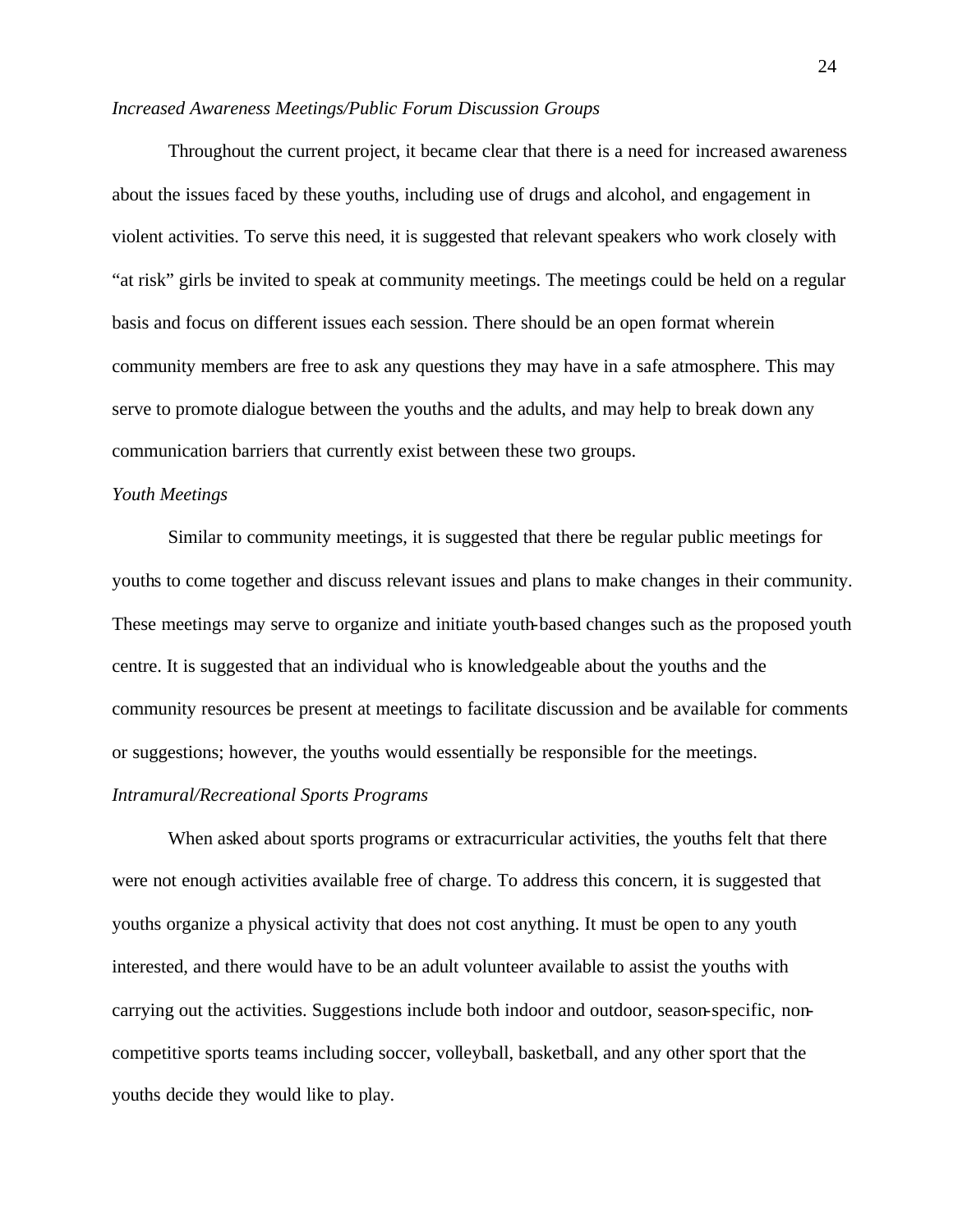### *Additional Research*

The scope of the present project only allowed for a cross-sectional (one time) look at the issues and services surrounding female youth violence in Melfort. It would be beneficial if future research could explore the history of services offered in Melfort, as well as any plans for future service delivery. In terms of the youths, the researchers were unable to explore the journey of each youth in depth, and how their opinions and attitudes may change over time. Additional research is necessary to gain more in depth information about barriers to accessing and administering existing services in Melfort. This would serve to identify specific gaps in resource availability, as well as how to increase the number of clients in need who access resources.

Timing may be important, as this project was conducted while the youths were out of school for the summer. Summer may be a time where youths feel like they have less 'to do' because of the lack of a structured schedule. Future research could look at the experiences, attitudes, and developmental contexts of youths across several different time periods including childhood, adolescence, and young adulthood. One-to-one interviews would also be valuable in obtaining information, as the youths in the present study may not have felt comfortable sharing information among their peers or with the authority figures present.

Other factors for future research to consider include whether or not some of these adolescents have attention or hyperactivity disorders such as attention deficit disorder or fetal alcohol syndrome (or effects) (American Psychiatric Association, Diagnostic and Statistical Manual of Mental Disorders, 2000, text revision). These types of disorders may help to explain some of the problems that the adolescents are experiencing at school or in their home environment. Unfortunately the present study did not allow for inquiry into psychological difficulties such as learning disorders.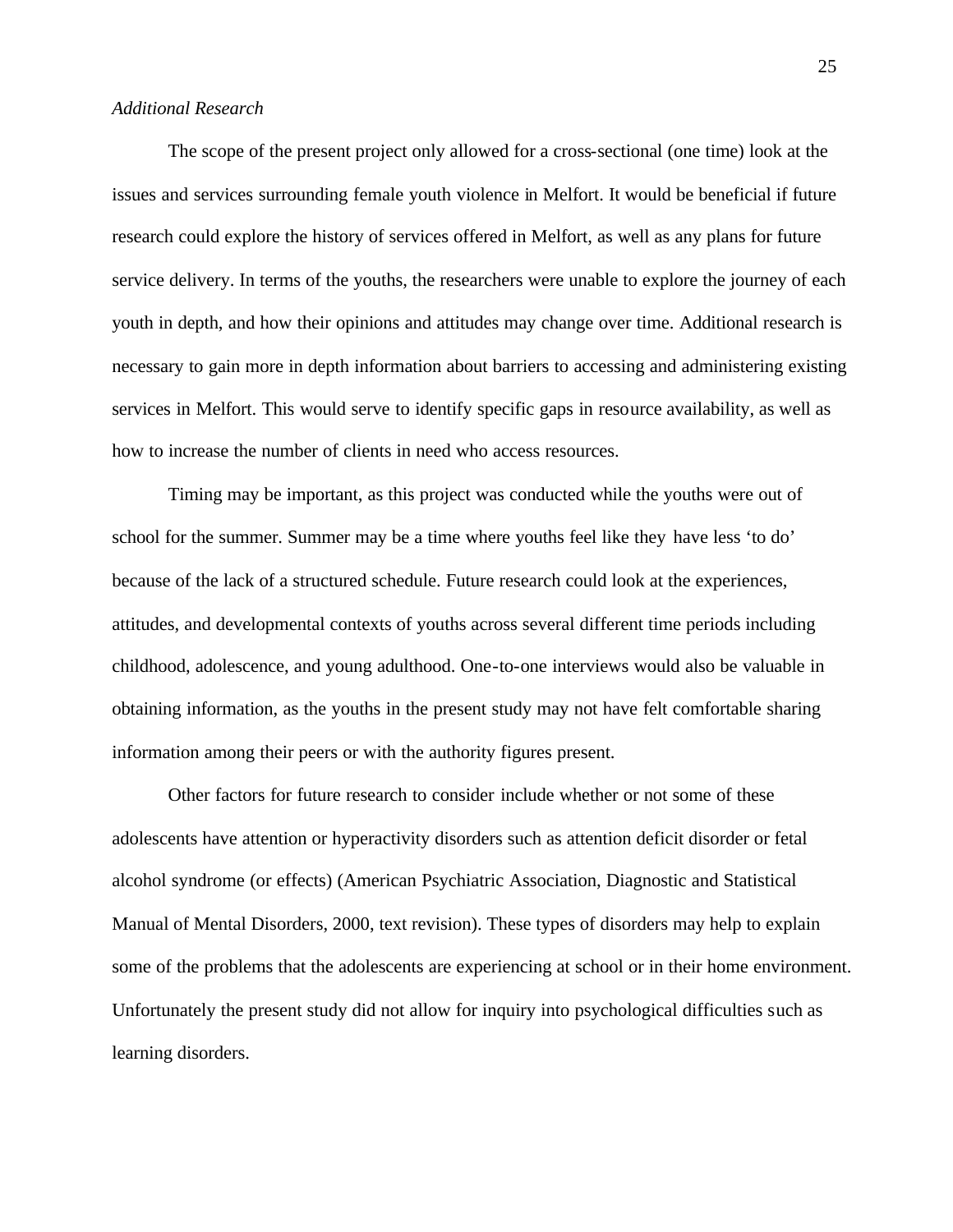### **Limitations**

### <span id="page-25-0"></span>*Ethical Considerations*

The Behavioural Research Ethics Board at the University of Saskatchewan considers youths below the age of 18 a "vulnerable population". This distinction limited the project in terms of the types of questions that could be asked. Although the identified community problem was violence, the youths were not asked to recount any violent acts that they had either witnessed or experienced. Similarly, no questions were asked regarding thoughts or attempts at suicide, or any questions relating to sexual involvement. Although such issues may have been informative, the goal of the project was to begin to explore solutions to the violence. However, the key informant confirmed that the youths were involved in many dangerous behaviours and activities.

The participants for the youth focus group were not adults, so it was important to obtain informed and free consent from each participant. Normally, the University of Saskatchewan requires all participants under the age of 18 to have an additional informed consent sheet signed by a legal guardian before participating in any study. However, because of the convenience sampling method employed in the present study, coupled with the fact that many of the youths involved were from unstable home environments, permission to have the youths between 14 and 17 give their own informed consent was obtained. Unfortunately, four participants in the focus group were 13 years of age and their data had to be eliminated from the data set.

# *Methodological Issues*

Focus groups often allow access to rich, descriptive information, such as that derived from the youth focus group. Although the data may not represent the views of all youths in Melfort, it is important to know that these are the views of some youths, and every voice and journey is important. Unfortunately, there were a few factors (listed below) that the researcher could not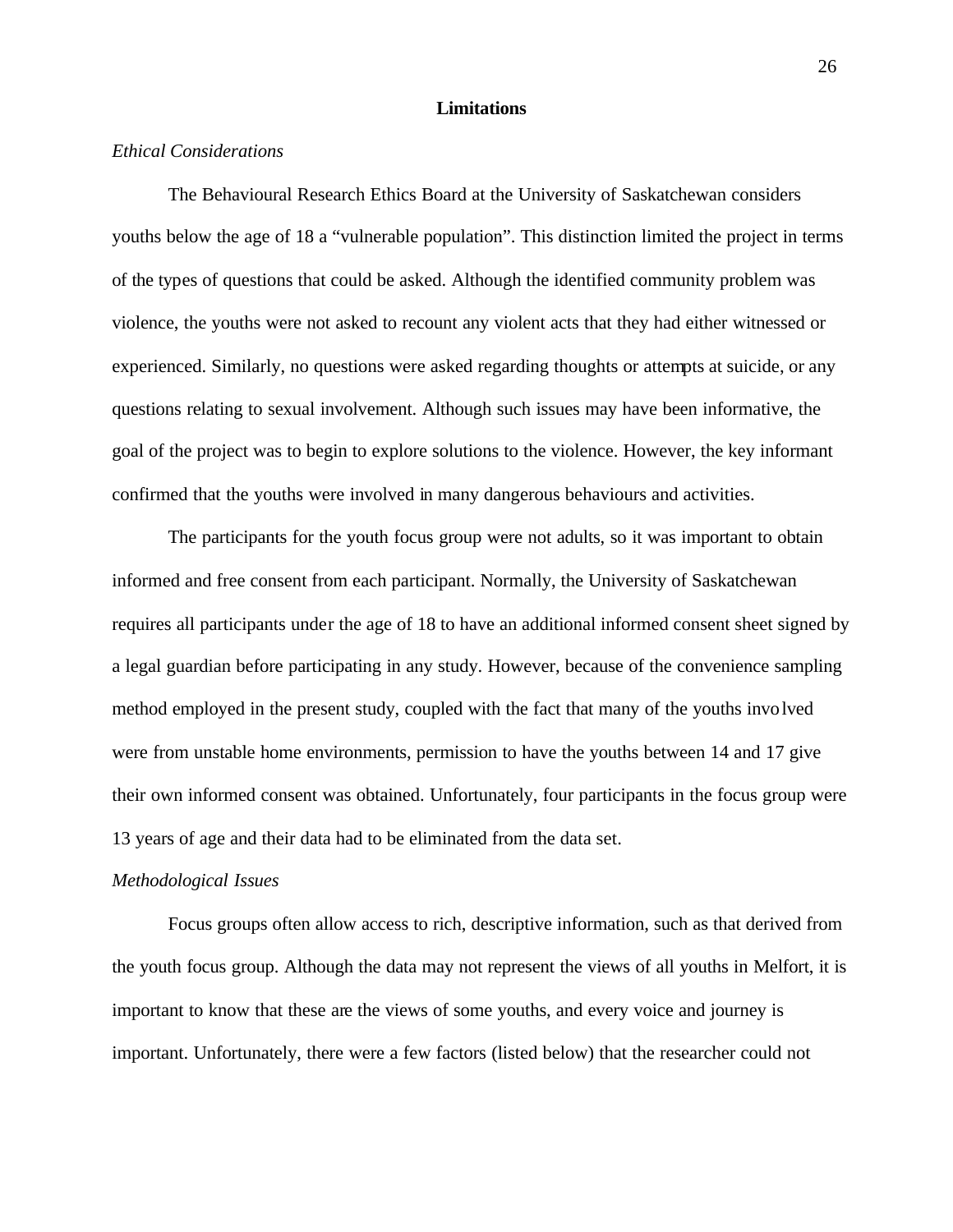control for including interviewer bias, demand characteristics, format, and a cross sectional research design.

There may have been some interviewer bias involved in the present project as the researchers conducting the focus groups were aware of the issues at hand and were able to direct conversation towards those specific issues. Perhaps if people were able to express their views in a less structured format, other important issues may have been brought to light.

For the youth focus group, it is very possible that the youths involved may have felt a need to say things that they believed the researcher(s) wanted to hear. Specifically, many of the youths stated that they had issues with authority figures. Perhaps the researchers may have been seen as being in an authoritative position and responses may have been selective as a result.

The key informant indicated that there are a number of groupings or gangs of girls who may conflict with one another. It may have been possible that members of different groups were present for the youth focus group. If so, participants may not have felt comfortable or safe disclosing personal information in front of people they either don't know or people that are in rival peer groups.

The data collected in the present project only reflect the ideas, attitudes, and feelings of the participants at the present point of time. The individuals involved may have (had) different opinions or viewpoints either before or after the study was carried out. Future research should employ a longitudinal research design to assess changes over time. These changes could include the individuals' attitudes and feelings, as well as changes in policy and community initiative in addressing topics such as female youth violence.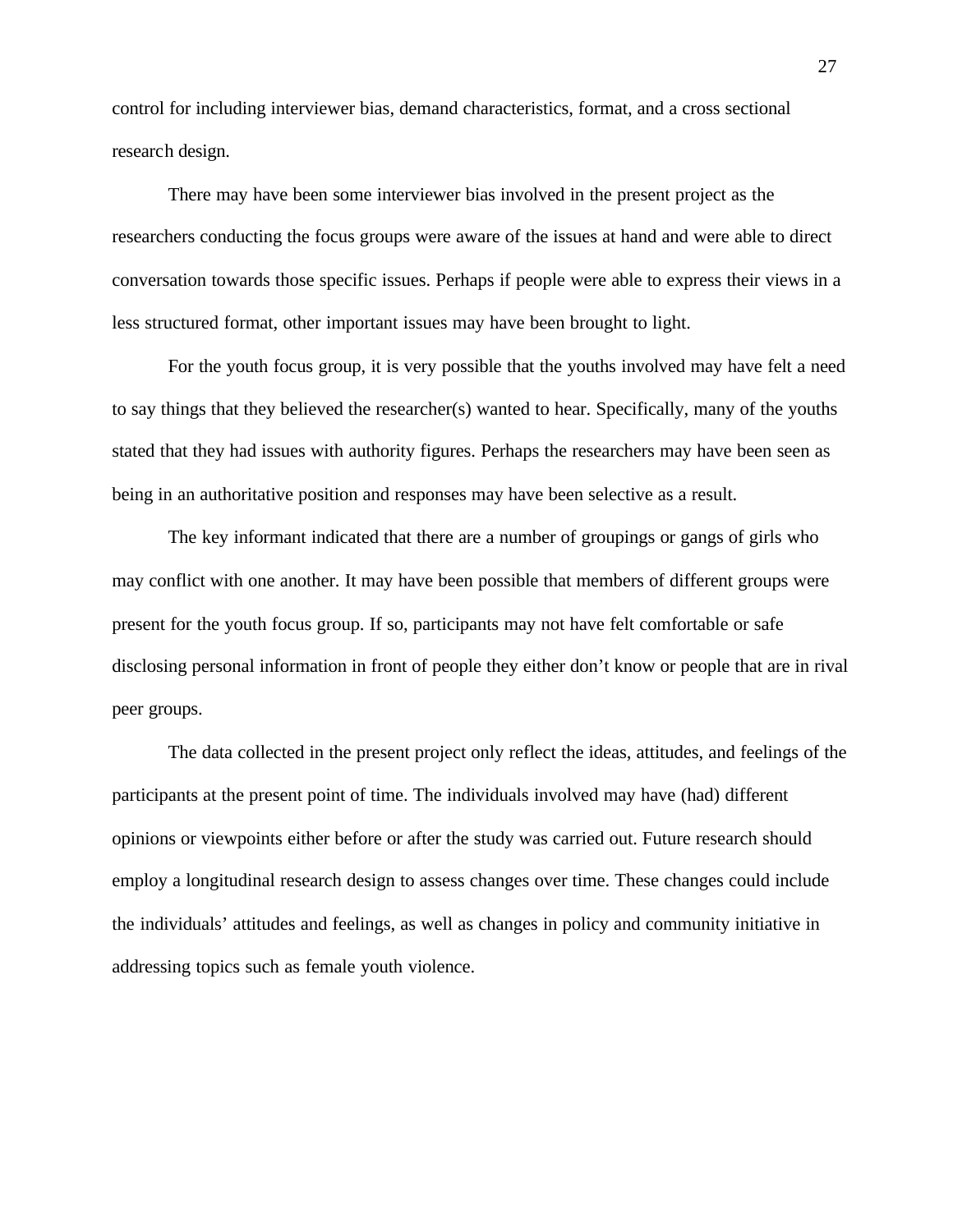### **References**

- <span id="page-27-0"></span>American Psychiatric Association. (2000). *Diagnostic and statistical manual of mental disorders*.  $(4<sup>th</sup>$  edition, text-revised). Washington, DC: Author.
- Beam, M.R., Gil-Rivas, V., Greenberger, E., & Chen, C. (2002). Adolescent problem behavior and depressed mood: Risk and protection within and across social contexts. *Journal of Youth and Adolescence, 31*, 343-357.
- Bronfenbrenner, U. (1979). *The ecology of human development: Experiments by nature and design.* Cambridge, MA: Harvard University Press.
- Bronfenbrenner, U. (1986). Ecology of the family as a context for human development: Research perspectives. *Developmental Psychology, 22*, 723-742.
- Herrenkohl, T.I., Guo, J., Kosterman, R., Hawkins, J.D., Catalano, R.F., & Smith, B.H. (2001). Early adolescent predictors of youth violence as mediators of childhood risks. *Journal of Early Adolescence, 21*, 447-469.
- Huebner, A.J., & Mancini, J.A. (2003). Shaping structured out-of-school time use among youth: The effects of self, family, and friend systems. *Journal of Youth and Adolescence, 32*, 453-463.

Rosenberg, M. (1965). Society and the adolescent self-image. Princeton, NJ: University Press.

- Tolan, P.H., Gorman-Smith, D., & Henry, D.B. (2003). The developmental ecology of urban males' youth violence. *Developmental Psychology, 39*, 274-291.
- Yexley, M., Borowsky, I., & Ireland, M. (2002). Correlation between different experiences of intrafamilial physical violence and violent adolescent behaviour. *Journal of Interpersonal Violence, 17*, 707-720.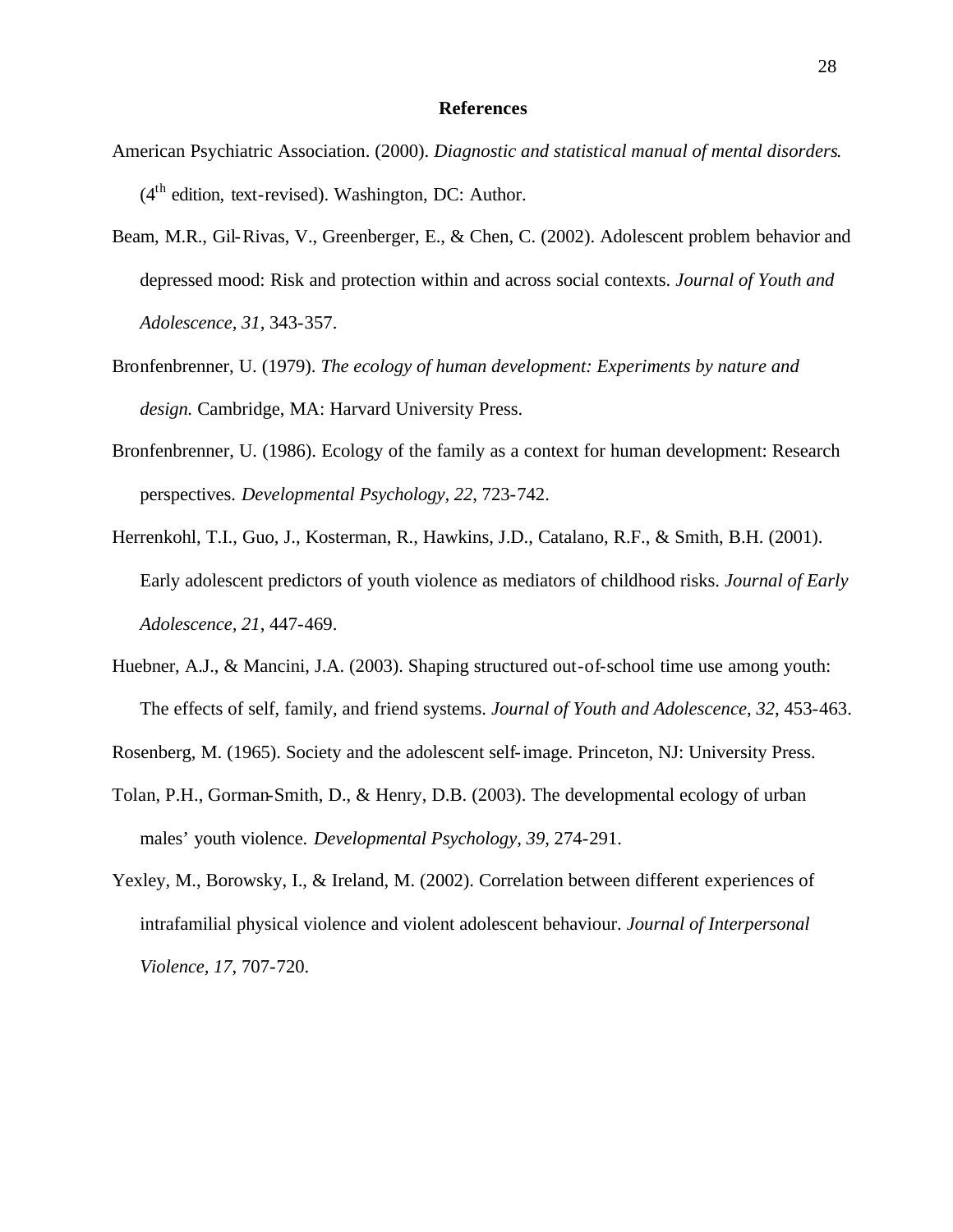# **Appendix A Youth Focus Group Questionnaire**

# <span id="page-28-0"></span>**Section A: Demographic Information:**

| 1 am | years old. |  |
|------|------------|--|
|      |            |  |

2. Place of birth (city, province, country)\_\_\_\_\_\_\_\_\_\_\_\_\_\_\_\_\_\_\_\_\_\_\_\_

| 3. | Ethnicity: Caucasian    |  |
|----|-------------------------|--|
|    | Aboriginal              |  |
|    | Metis                   |  |
|    | Hispanic                |  |
|    | African-Canadian        |  |
|    | Asian                   |  |
|    | Inuit                   |  |
|    | Other (please specify): |  |
|    |                         |  |

4. Last level of education completed:

| Grade 1: $\frac{1}{\sqrt{1-\frac{1}{2}} \cdot \frac{1}{2}}$ | Grade 7: $\frac{1}{\sqrt{1-\frac{1}{2}} \cdot \frac{1}{\sqrt{1-\frac{1}{2}} \cdot \frac{1}{2}} \cdot \frac{1}{\sqrt{1-\frac{1}{2}} \cdot \frac{1}{2}}$ |
|-------------------------------------------------------------|--------------------------------------------------------------------------------------------------------------------------------------------------------|
|                                                             | Grade 8: $\frac{1}{\sqrt{1-\frac{1}{2}} \cdot \frac{1}{2}}$                                                                                            |
| Grade 3: $\frac{1}{\sqrt{1-\frac{1}{2}} \cdot \frac{1}{2}}$ | Grade 9: $\frac{1}{\sqrt{1-\frac{1}{2}} \cdot \frac{1}{2}}$                                                                                            |
| Grade 4: $\frac{1}{\sqrt{2\pi}}$                            |                                                                                                                                                        |
| Grade 5: $\frac{2}{1}$                                      |                                                                                                                                                        |
| Grade 6: $\_\_$                                             |                                                                                                                                                        |
|                                                             |                                                                                                                                                        |
|                                                             |                                                                                                                                                        |

**Section B: Please consider each item listed below, and CIRCLE the number which BEST represents your feelings.** 

| $1 =$ Strongly disagree<br>$2 = Disagree$<br>$3 = \text{Agree}$<br>$4 =$ Strongly agree |                        |                       |                       |                |
|-----------------------------------------------------------------------------------------|------------------------|-----------------------|-----------------------|----------------|
| 1. On the whole, I am satisfied with myself.                                            | $1 \qquad \qquad$      |                       | $2 \qquad 3 \qquad 4$ |                |
| 2. All in all, I am inclined to think I am a failure.                                   | $\mathbf{1}$           | 2 3                   |                       | $\overline{4}$ |
| 3. I feel I have a number of good qualities.                                            |                        | $1 \qquad 2 \qquad 3$ |                       | $\overline{4}$ |
| 4. I feel I do not have much to be proud of.                                            | $1 \quad \blacksquare$ | 2 3                   |                       | $\overline{4}$ |
| <b>5.</b> I am able to do things as well as most other people.                          | 1                      | 2                     | $\mathfrak{Z}$        | $\overline{4}$ |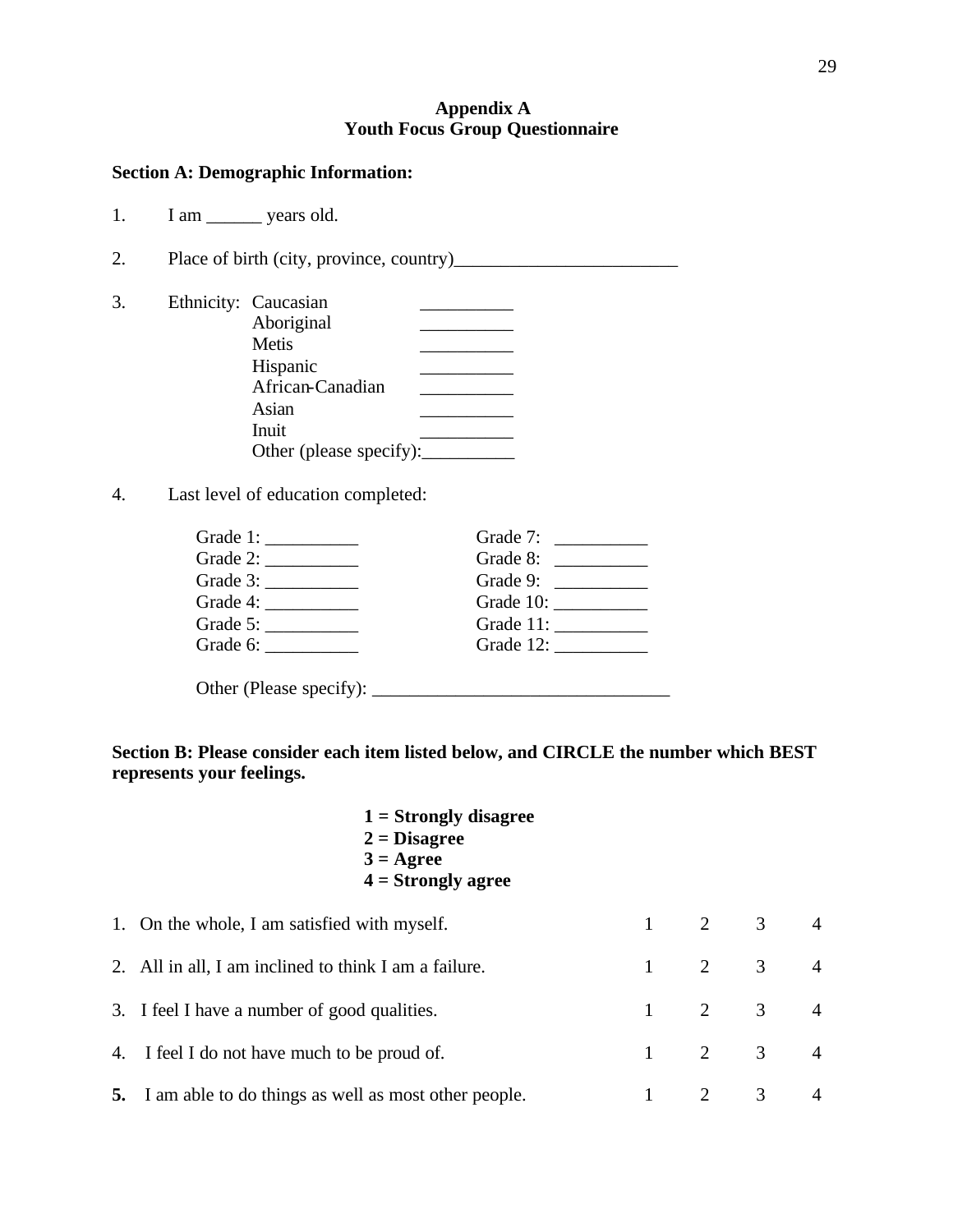| $3 = \text{Agree}$                                                                   | $1 =$ Strongly disagree<br>$2 = Disagree$<br>$4 =$ Strongly agree |                       |                |                |  |
|--------------------------------------------------------------------------------------|-------------------------------------------------------------------|-----------------------|----------------|----------------|--|
| 6. At times, I think I am no good at all.                                            |                                                                   | $1 \t 2 \t 3 \t 4$    |                |                |  |
| 7. I certainly feel useless at times.                                                |                                                                   | $1 \qquad 2 \qquad 3$ |                | $\overline{4}$ |  |
| 8. I feel that I am a person of worth,<br>or at least on an equal plane with others. |                                                                   | $1 \qquad 2$          | 3 <sup>7</sup> | $\overline{4}$ |  |
| 9. I wish I could have more respect for myself.                                      |                                                                   | $1 \quad 2 \quad 3$   |                | $\overline{4}$ |  |
| 10. I take a positive attitude toward myself.                                        |                                                                   | $1 \qquad 2 \qquad 3$ |                | $\overline{4}$ |  |
| <b>Section C: Tobacco Use</b>                                                        |                                                                   |                       |                |                |  |
| A. Do you use tobacco?                                                               |                                                                   |                       | No             |                |  |
| B. Have you ever used tobacco?                                                       |                                                                   |                       | No             |                |  |
| C. What kind of tobacco do you use?                                                  | Cigarettes<br>Smokeless_________                                  |                       |                |                |  |

D. How many cigarettes PER DAY do you smoke? (There are 25 cigarettes in a pack) None\_\_\_\_\_ *or* \_\_\_\_\_\_ per day *or* \_\_\_\_\_packs per day

E. For how many years have you (or did you) smoked? \_\_\_\_\_\_\_\_\_ years, and \_\_\_\_\_\_\_\_ months

### **Section G: Alcohol History**

- A. Have you **ever** taken a drink of beer, wine, liquor, or another alcoholic beverage? YES\_\_\_\_\_\_\_\_ NO\_\_\_\_\_\_\_\_\_
- B. In the **past 6 months**, have you taken a drink of beer, wine, liquor, or another alcoholic beverage? YES\_\_\_\_\_\_\_\_\_\_ NO\_\_\_\_\_\_\_\_\_\_\_
- C. In the **past 6 months**, how often did you drink alcoholic beverages?
	- a. Every day
	- b. 4-6 days per week
	- c. 2-3 days per week \_\_\_\_\_\_\_\_
	- d. once a week
	- e. one or twice a month  $\qquad \qquad \qquad$
	- f. less than once a month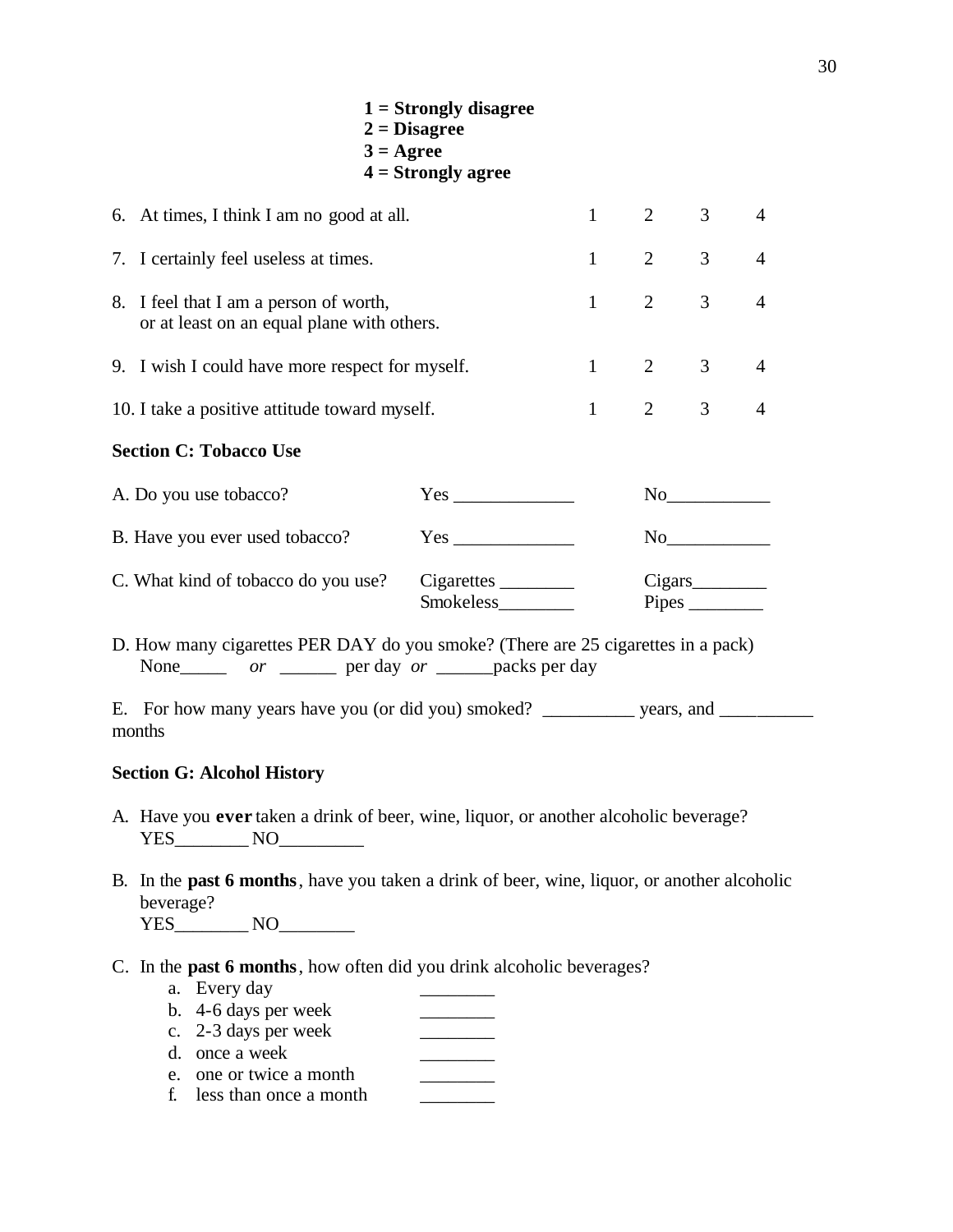- D. When you do drink alcoholic beverages, how many drinks do you usually have? (one drink of alcohol would be 1 bottle of beer *or* one small glass of wine *or* 1 oz. of hard liquor) \_\_\_\_\_\_\_\_ drinks (a number please)
- E. On average, how many alcoholic drinks do you consume **per WEEK**? None\_\_\_\_\_\_\_\_\_\_\_\_\_\_\_\_ *or* \_\_\_\_\_\_\_\_\_\_\_ per week (a number please).

# **Section H: Drug Use**

- A. Have you ever smoked marijuana? Yes\_\_\_\_\_\_\_\_ No\_\_\_\_\_\_\_\_\_
- B. In the past 6 months, have you smoked marijuana? Yes\_\_\_\_\_\_\_\_ No\_\_\_\_\_\_\_\_\_
- C. In the past 6 months, how often have you smoked marijuana?
	- a. Every day
	-
	- b. 4-6 days per week \_\_\_\_\_\_\_ c. 2-3 days per week
	- d. Once per week \_\_\_\_\_\_\_
	- e. Once or twice per month \_\_\_\_\_\_\_
	- f. Less than once a month
- D. On average how many joints do you smoke per week? None\_\_\_\_\_ or \_\_\_\_\_\_ per week (a number please)
- E. Have you ever used any other types of drugs? (eg., hash, crystal meth, cocaine, heroine, speed, ecstasy) Yes No

 $\overline{\phantom{a}}$  ,  $\overline{\phantom{a}}$  ,  $\overline{\phantom{a}}$  ,  $\overline{\phantom{a}}$  ,  $\overline{\phantom{a}}$  ,  $\overline{\phantom{a}}$  ,  $\overline{\phantom{a}}$  ,  $\overline{\phantom{a}}$  ,  $\overline{\phantom{a}}$  ,  $\overline{\phantom{a}}$  ,  $\overline{\phantom{a}}$  ,  $\overline{\phantom{a}}$  ,  $\overline{\phantom{a}}$  ,  $\overline{\phantom{a}}$  ,  $\overline{\phantom{a}}$  ,  $\overline{\phantom{a}}$ 

\_\_\_\_\_\_\_\_\_\_\_\_\_\_\_\_\_\_\_ \_\_\_\_\_\_\_\_\_\_\_\_\_\_\_\_\_\_ \_\_\_\_\_\_\_\_\_\_\_\_\_\_\_\_\_

\_\_\_\_\_\_\_\_\_\_\_\_\_\_\_\_\_\_\_ \_\_\_\_\_\_\_\_\_\_\_\_\_\_\_\_\_\_ \_\_\_\_\_\_\_\_\_\_\_\_\_\_\_\_\_

If so, what type(s) of drugs have you used?

How often do you use any of these drugs?

- a. Every day
- b. 4-6 days per week \_\_\_\_\_\_\_
- c. 2-3 days per week \_\_\_\_\_\_\_
- d. Once per week
- e. Once or twice per month \_\_\_\_\_\_\_
- f. Less than once a month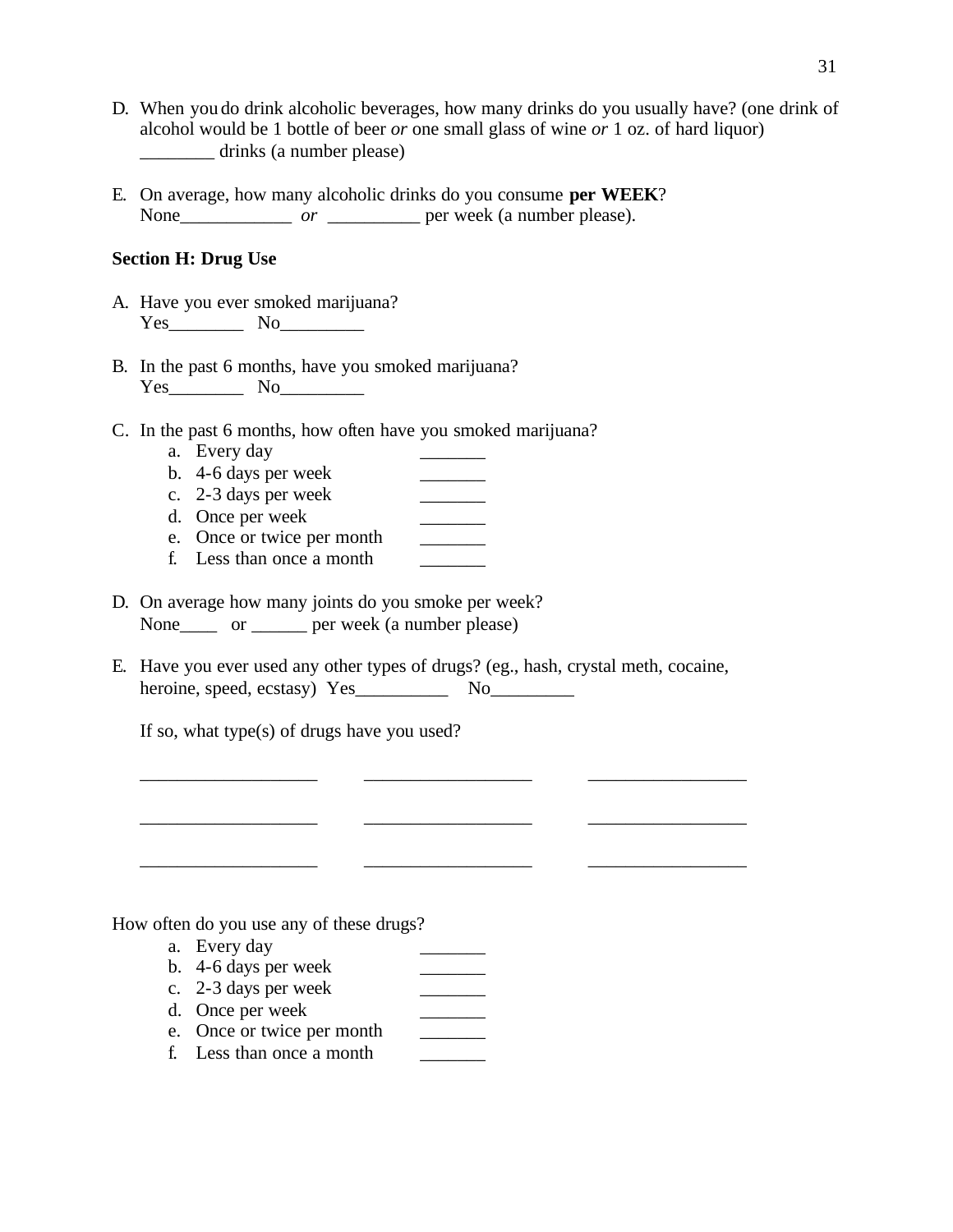# **Section I: Additional Questions**

| A. Please indicate your present living situation (please circle):<br>a. with one parent<br>b. with both parents<br>c. with a grandparent<br>d. with another relative (aunt, uncle)<br>e. in a foster home                                                                                                 |     |                |
|-----------------------------------------------------------------------------------------------------------------------------------------------------------------------------------------------------------------------------------------------------------------------------------------------------------|-----|----------------|
| B. Do you have curfews at your house?                                                                                                                                                                                                                                                                     | Yes | N <sub>o</sub> |
| a. What time is your curfew (usually)?                                                                                                                                                                                                                                                                    |     |                |
| b. Do you usually follow this curfew?                                                                                                                                                                                                                                                                     | Yes | N <sub>0</sub> |
| C. Are you presently attending school?                                                                                                                                                                                                                                                                    | Yes | N <sub>0</sub> |
| a. If yes, have you skipped school this year?                                                                                                                                                                                                                                                             | Yes | N <sub>0</sub> |
| b. On average, how often do you skip school?<br>i. Every day<br>ii. 2-3 days per week<br>$\overline{\phantom{a}}$<br>iii. Once per week<br>iv. Once or twice per month<br>$\frac{1}{2}$ . The set of $\frac{1}{2}$<br>v. Less than once a month<br>c. What is the main reason(s) you have skipped school? |     |                |
| 2.                                                                                                                                                                                                                                                                                                        |     |                |
| $\frac{3}{2}$<br>D. Do you currently have a job?<br>If yes, how long have you been working at this job?<br>a.                                                                                                                                                                                             | Yes | No             |
|                                                                                                                                                                                                                                                                                                           |     |                |
| b. Do you like your job?                                                                                                                                                                                                                                                                                  | Yes | No             |
| What do you like or dislike about your job?<br>i.                                                                                                                                                                                                                                                         |     |                |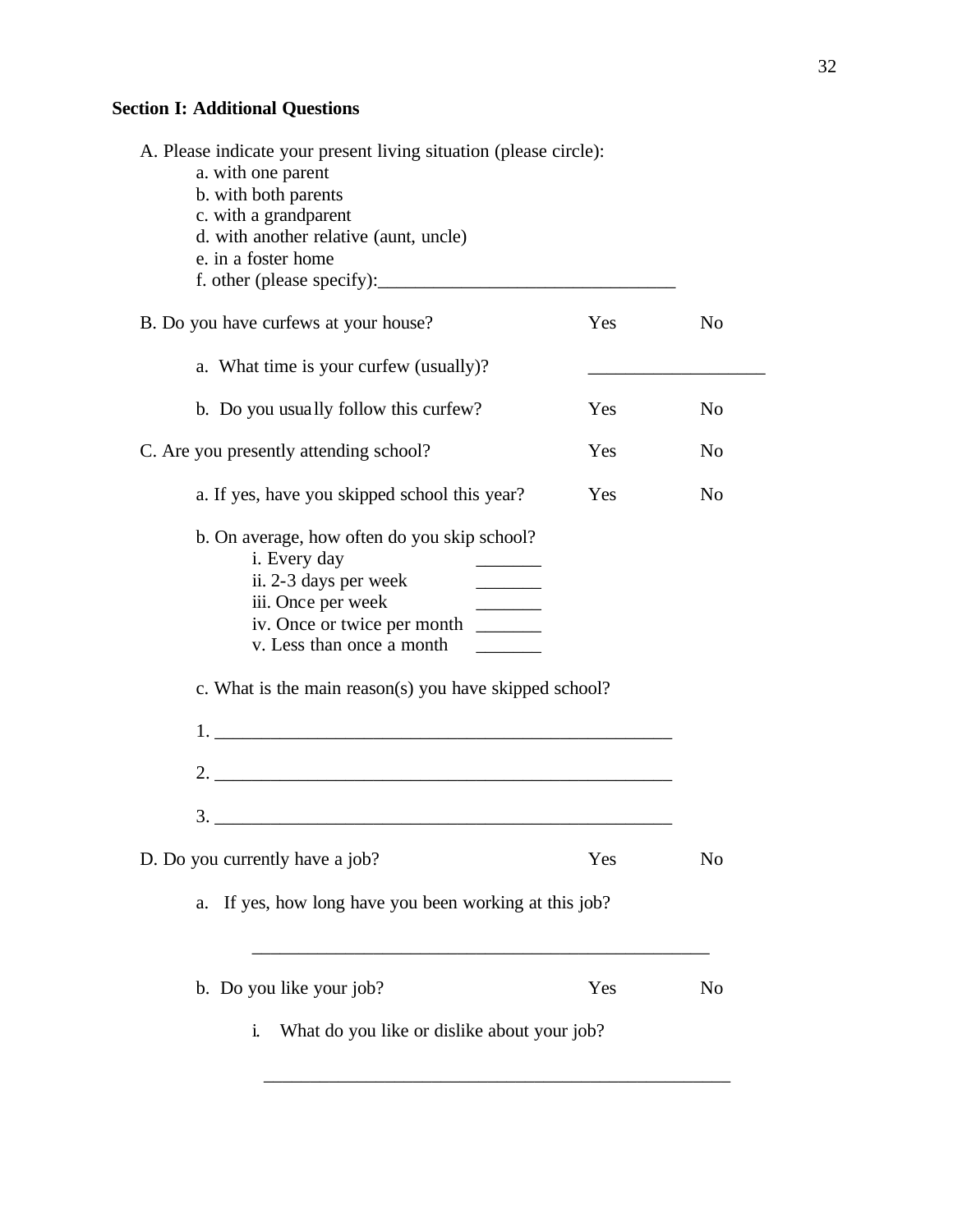# **Appendix B Youth Focus Group Agenda/Discussion Topics**

- <span id="page-32-0"></span>1. Introductions of researcher
- 2. Purpose and goals of the project (explained by researcher)
- 3. Informed consent
- 4. Establish rules of the group (respect for others' opinions, confidentiality)
- 5. Self-report measures administered and completed

\*\*\*\*\*\*\*\*\*\*\*\*\*\*\*\*\*\*\*\*\*\*\*\*\*\*\*\*\*\*\*\*\*\*\*BREAK\*\*\*\*\*\*\*\*\*\*\*\*\*\*\*\*\*\*\*\*\*\*\*\*\*\*\*\*\*\*\*\*\*\*\*\*\*

- 6. Brainstorming sessions on:
	- a. The Salvation Army
	- b. Education
	- c. Peers
	- d. Drugs and alcohol
	- e. Jobs/future goals
	- f. Resources needed and available
- 7. Thanks for participating give resources if needed

# Debriefing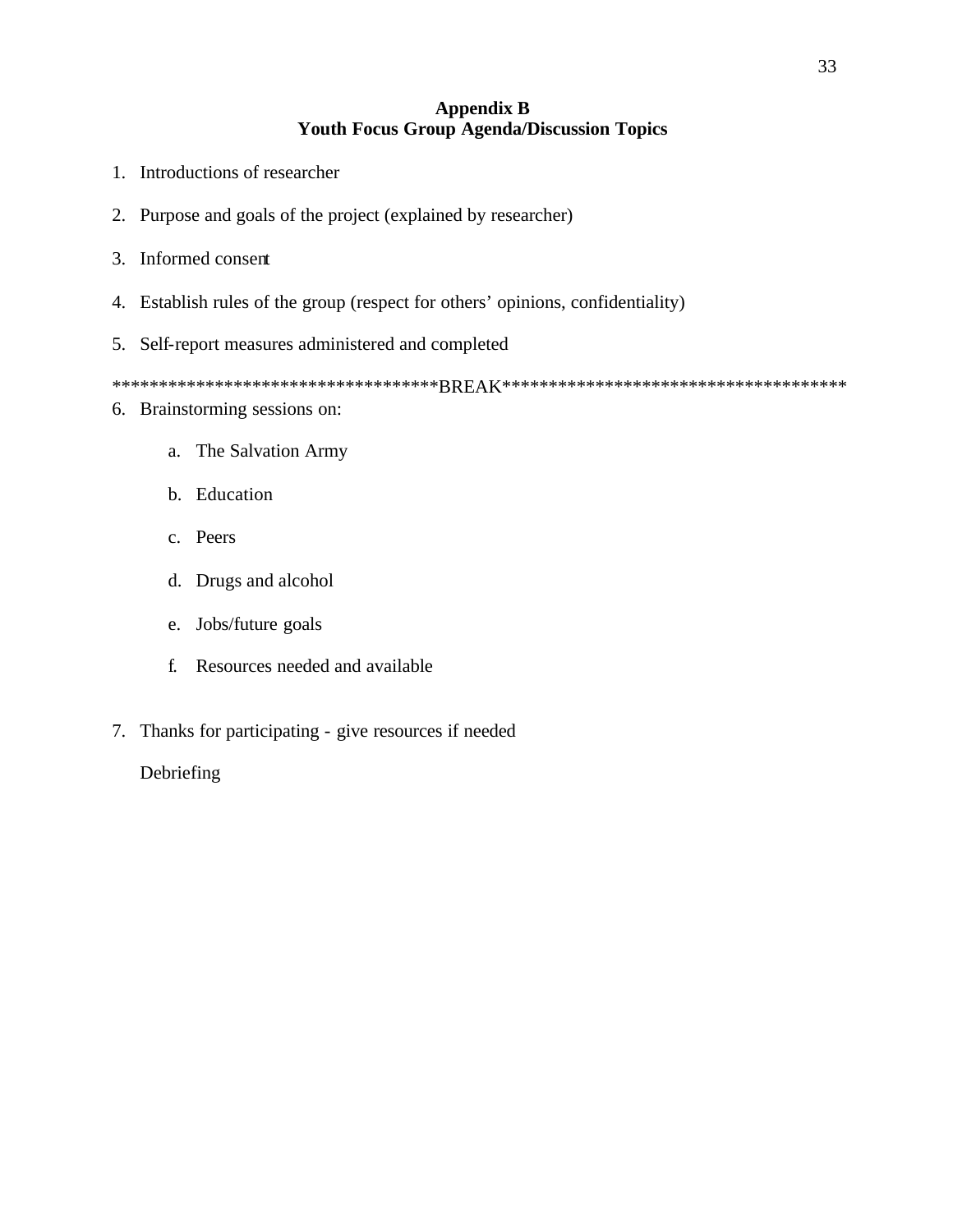# **Appendix C Semi-Structured Key Informant Interview Schedule**

<span id="page-33-0"></span>How long have you been working with youth at risk in Melfort?

How many girls do you see on a regular basis?

In what capacity do you help the girls?

What are the major issues you think youths in Melfort face?

What kind of risky behaviours do you know of that they are involved in?

What community resources do you see that are helpful to the girls?

What could be improved in the community to meet the needs of this at-risk population?

Can you think of some barriers that are presented from the girl's point of view to accessing services?

Can you think of any barriers the community might face in making services available?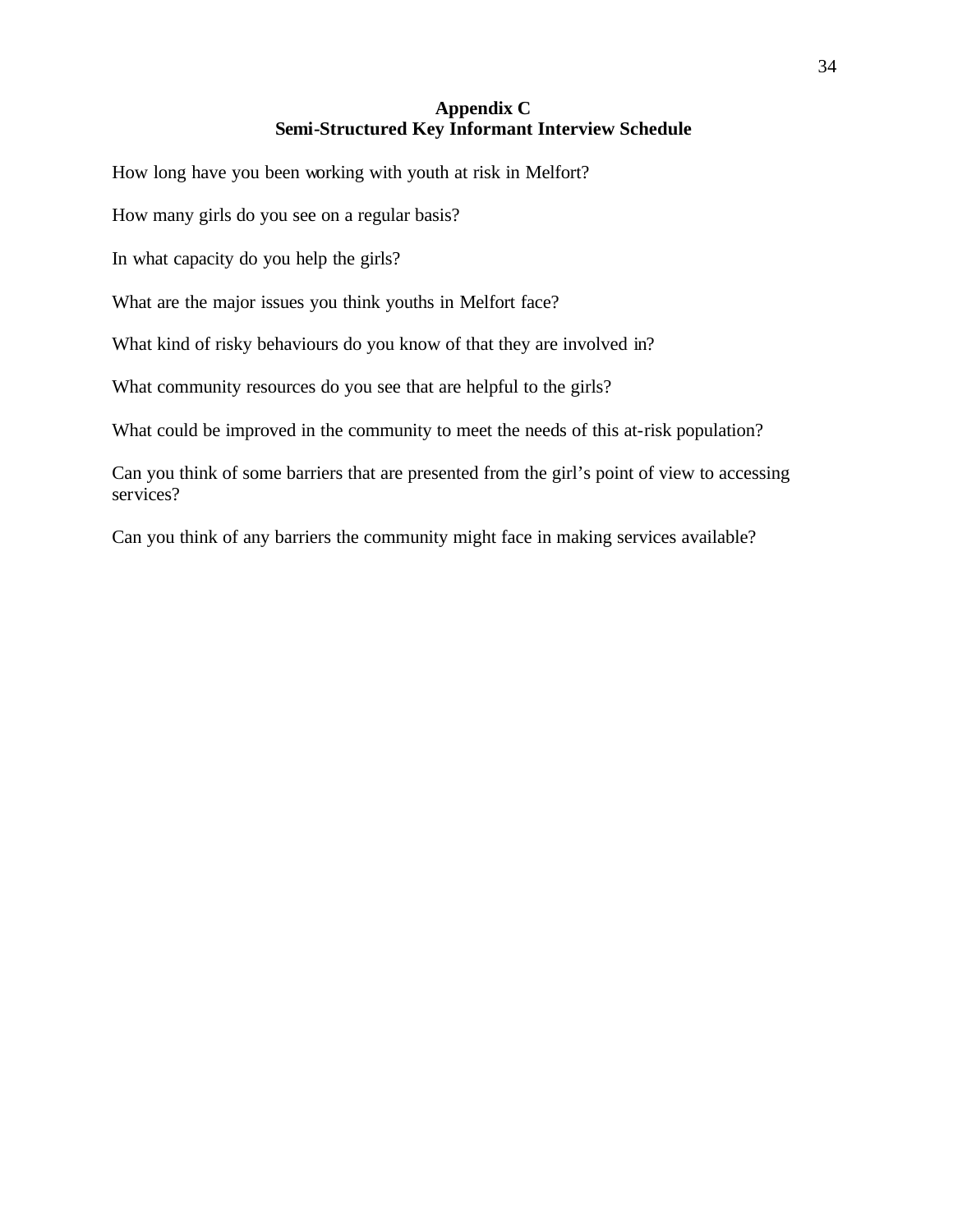# **Appendix D Service Provider Survey and Feedback**

# <span id="page-34-0"></span>**What is working well in our community, in terms of services for the young girls?**

- **Salvation Army has many youth programs that are delivered by young female outreach workers** including a street ministry.
- Point of Interest is a Youth Center  $\omega$  Park Avenue Church which is open to all youth ages 13-17 offering a wide array of activities including live bands, group activities, and a safe hangout.
- ß Girl Guide Association is active in Melfort offering programming for girls ages 5-18.
- ß Great facilities such as the Palace Indoor Swimming complex, Bowling alley, Theatre, Golf course, Mini golf, great walking and roller blading trails.
- **Mentorship programs at high school MUCC.**
- **EXECT** Kelsey Trail Health Region youth volunteer programs and general volunteer programs.
- Band/Music Programs offered through the school.
- ß Various sport associations such as girls' minor hockey, girls' soccer for girls ages 13-17.
- Kids Sport funds sporting and recreational opportunities for young people of all ages.
- On site Public Health Nurse at MUCC is beneficial and provides preventative approach to education and awareness for young girls.
- Corrections and Public Safety has a worker who comes into the school to link with the girls.
- Some of the churches have youth groups who are helpful with the girls, however, this does not truly reach some girls that have high needs.

# **What isn't working well – where are the service gaps in our community?**

- The biggest gap is in collaboration and communication between agencies.
- **A** second problem is fragmentation or segmentation of the suggested solutions, and sometimes lack of willingness to collaborate. "It's my turf!" or "It's NOT my turf!" are still issues.
- Lack of a community approach to drug proofing children.
- Lack of a coordinated effort in addressing drug and alcohol related issues.
- **Lack of addiction services either through Mental Health and on-sight at the high school.**
- **Lack of Parent support groups for parents parenting children ages 5 to 18 yrs of age.**
- **Lack of Mental Health services for young girls suffering from mental health issues i.e.,** Depression.
- **Solution** Young adolescents both male and female are not attending school on a regular basis.
- Lack of career exploration and educational/career goal setting for young women.
- No common youth centre where ALL youths feel comfortable.
- Lack of 'empowerment' groups available and accessible to all young women.
- Lack of licensed infant day care spaces in the event there is a teen pregnancy.
- ß Very little support (resources) available to encourage a young mom to return to school.
- **•** There is a breakdown in communication between many service providers in Melfort.
- There is some duplication of services in some areas.
- $\blacksquare$  There is not enough diverse activities to meet the needs of multi barrier clientele.
- There is too long of a waiting period to obtain adequate support for the youth when they are in crisis.
- There are people who work with the girls, who are not qualified in their roles, which in turn create another barrier not only for the girls, but for the other service providers who must work with that girl.
- There is not enough mentors or positive role models for the youth.
- There could be an alternative school Model developed or replicated, whereby, the youth obtain credits and perhaps skill sets / employment.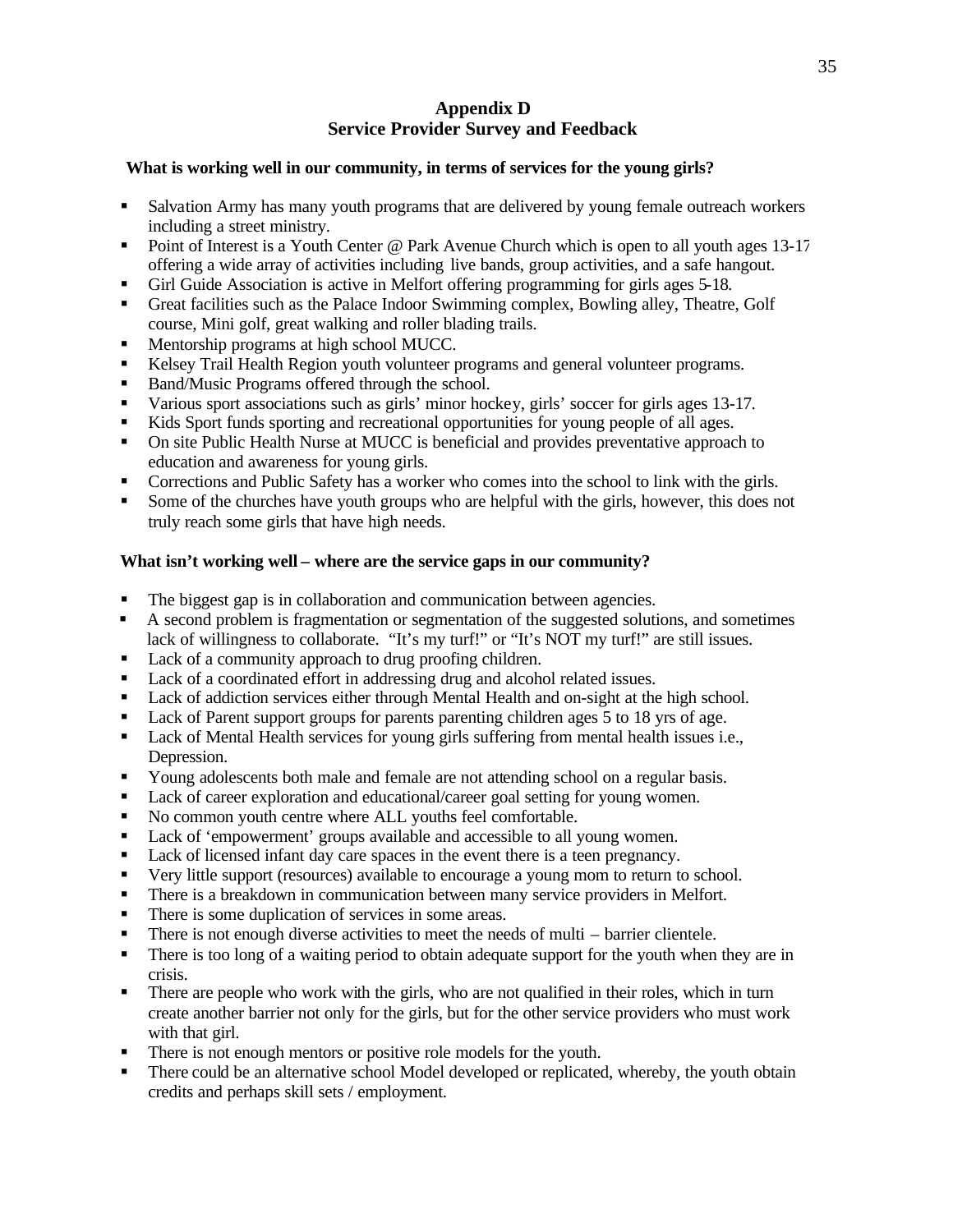- There is not enough cooperation and strategic planning by the community in working with this clientele base.
- There is a rising crime rate and violence with the girls due to the gaps in the services.
- There are not enough trained and experienced resource personnel to work with the girl clientele.

# **What should we do to fill these service gaps and change our community for the better?**

- **•** Community ownership and community collaboration all agencies, institutions, and individuals need to be involved.
- ß Support parents through more appropriate education and awareness of issues adolescents face.
- Review the 16-17 year old Child and Family Services legislation regarding where the child may live if he/she chooses not to live at home. Presently young people are being placed with individuals of their choice and provided an allowance when in fact they may be coming from good homes, placing themselves in vulnerable situations and in fact abusing the program. However for those youth who legitimately require family service involvement in the 16-17 year old program, a case plan that addresses the youth's needs from a holistic approach is needed rather than the youth living the lifestyle of their choice while in the program.
- ß Ensure municipality buys in to youth strategies in order that we may better partner. i.e., for recreational opportunities etc. (free monthly swim nights monthly for ALL kids)
- **Engage youth leadership (such as the student council to take on some of the social issues** discussed) Youth should be present at various levels of decision making such as interagency, and municipal to have a voice.
- We need to begin the process of affirmative action.
- We need to listen to the girls needs and work from the bottom up to the transition.
- ß We need to build on existing community assets, and with this comes the ability to change.

# **What must we do to ensure that these changes occur?**

- **•** Melfort has a District Planning Committee that is beginning to take a broader look at these needs/strengths. They will use needs analysis, strengths analysis, etc to examine and formulate a community approach to the issues.
- **•** Lobby provincial government leaders and municipal government (i.e., City Council).
- **Work with First Nations Groups.**
- ß We must collaborate and work consistently with other service providers, the girls, and with the members of the community who are interested in bringing about change.
- We must implement an effective course of action.
- We must work as a group towards the desired outcomes by incorporating the needs of the youth and not by negating the girls needs.
- We must follow through on the action plans and not leave them too long to be implemented or this will result in further repercussions.

### **Please include any additional comments**

- I look forward to discussions, but am emphatic in the community approach to addressing the issue, with cooperation and collaboration of many.
- The rational to help the youth in this community is long overdue. We really need to get moving, because the rest of the world is moving quickly. We are a sleeping dinosaur! If we don't start acting immediately, we will continue in a downward spiral. This will lead to more unhealthy behaviours and unhappiness. It is easy to piece meal off bits of what needs to be done. The reality is we need to look at the whole picture.. girls, boys, families, and the community of Melfort how does it support the people who reside here.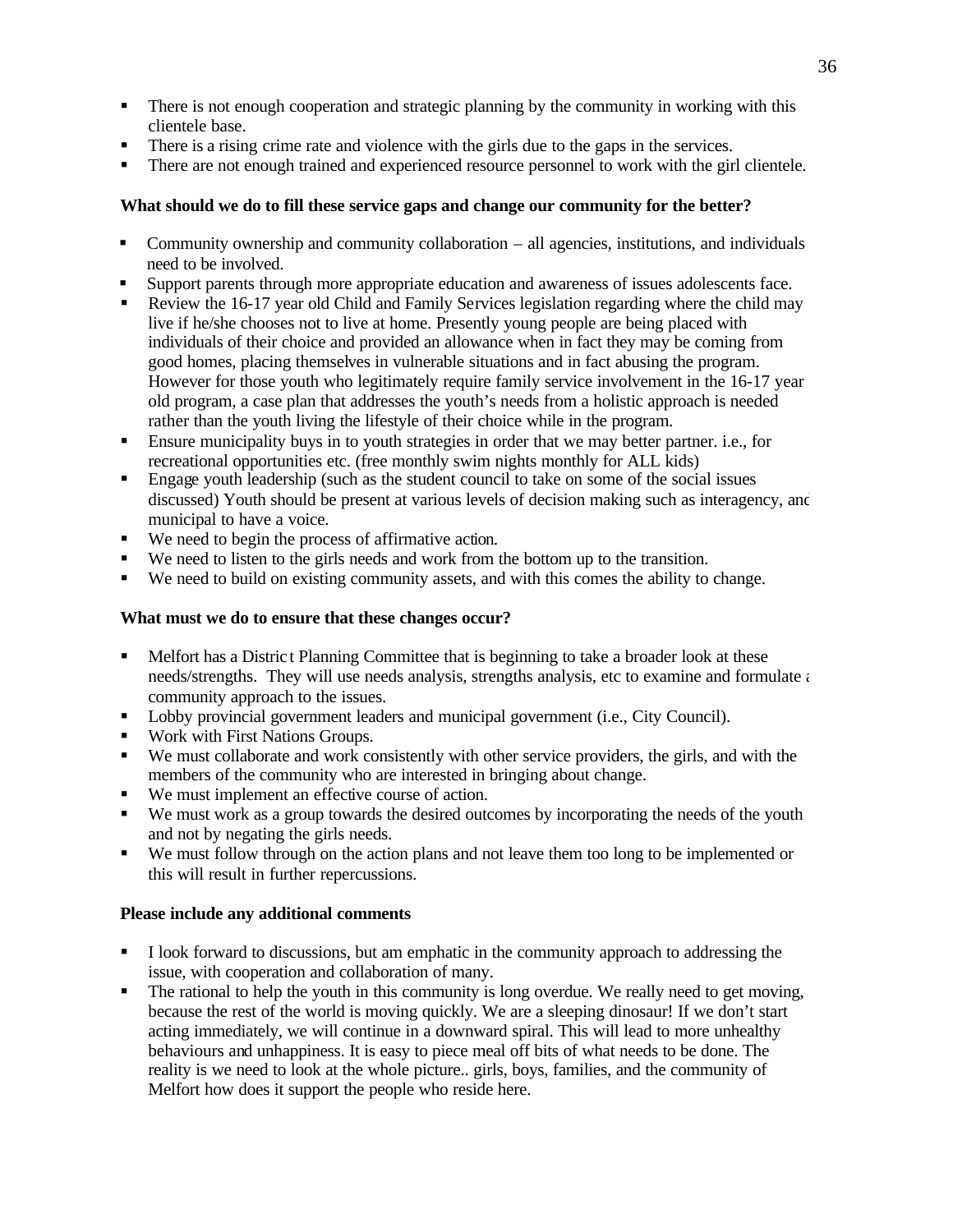# **Appendix E Service Provider Meeting #1: Discussion Topics and Feedback**

# <span id="page-36-0"></span>**Service Providers Focus Group Discussion May 17th:What do we do next?**

Renita Picton, [Picton Associates Inc.] posed a question to the participants at each of the two focus groups; she asked:

- ß *"Given what we have learned to date regarding the escalation of violence and substance abuse in our community [among young girls between the ages of 13 and 17 yrs] is this an "agency mandate" issue or is this a "community at large issue?"*
- *"What is the mandate of your community to ensure the safety and well-being of ALL its citizens, youth and others?"*

# **"What do we want to do [given all this information]?**

- **1. A "change" in the community is needed.**
- We need to "listen" to the youth and hear what they are suggesting and sharing.
- We need to involve the youth in some of the decision-making regarding the community [as it relates to the youth].
- **2. An integrated and unified approach and partnership between service providers and community individuals.**
- $\blacksquare$  Use a team approach to the issues.
- **3. Create some sort of "Youth Centre".**
- Investigate existing facilities and buildings that are empty and could be suitable for some type of youth activities centre for all youth (secular).
- **4. Investigate the possibility of some type of "Alternative School".**
- Investigate existing agencies and services already in community to ensure there is no duplication of existing services.
- **Investigate other alternative school models (e.g. Academic Express and North Cottage School** in Red Deer, AB).
- ß Develop non-traditional school curriculum which could include, but not be limited to the following:
	- academic classes
	- $recreation & hobbies$
	- $\blacksquare$  work search skills
	- $\blacksquare$  work experience
	- $\n$  physical exercise

The participants in the two focus groups were then given an opportunity to voice what they each felt were the main issues and possible "root causes" behind the violence and self-harming behaviours of the youth.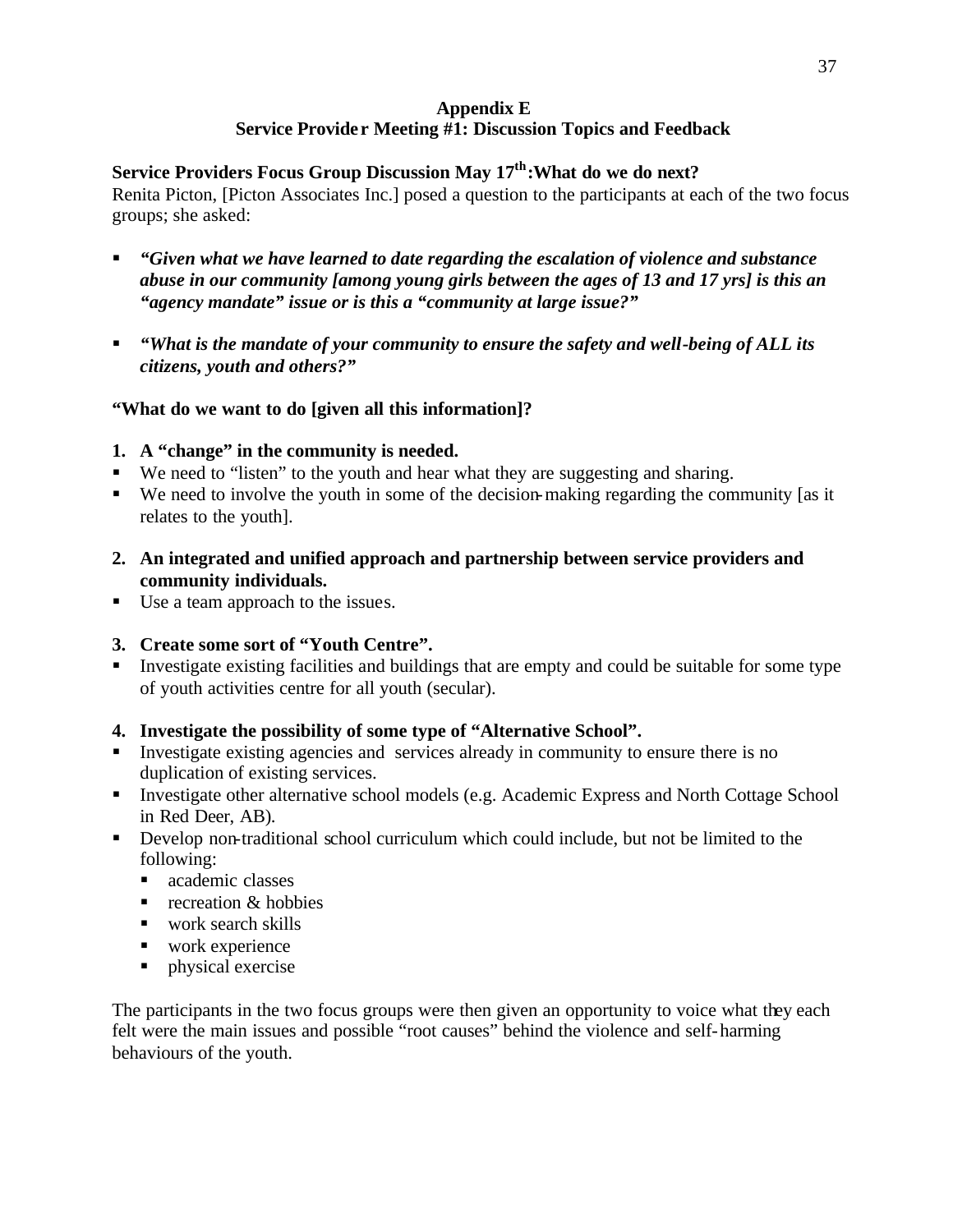- **1. With breakdowns in the family unit, the youth are likely unable to experience a sense of wholeness or a sense of community.**
- ß *"If there is no sense of wholeness in one's own home, how can there be a sense of oneness or wholeness in their community?"*
- **2. The youth tend not to feel valued or accepted in their home environment. This can result in the following potential outcomes:**
- **Escalation in violent behaviours**
- ß Boredom
- Substance abuse
- Promiscuity
- $\blacksquare$  Self-harm (suicide attempts)
- $\blacksquare$  Self-mutilation
- **Depression**
- **•** Post-traumatic stress (impact of residential schools)
- **If** Unresolved grief issues
- All forms of abuse (physical, emotional, sexual)
- **3. The youth have not experienced unconditional love and acceptance in their young lives.**
- We need to assist the youth to create a value of SELF first and this has to start internally.
- We need to create a safe environment where the youth feel they have a purpose and are worthy of being heard.
- We need to create an atmosphere of acceptance and hope for the future of our youth.
- ß We need to demonstrate through our own actions that diversity and uniqueness is embraced and that together we are much more knowledgeable and effective than we are separate and apart.
- We need to love and acceptance ourselves first before we can offer this to our youth or anyone else.

The consultant then facilitated a discussion around the areas of prevention, intervention, and postvention, as it relates to the issue of escalating violence and self-harming behaviours.

# **Prevention:**

- ß In an "ideal world", we would be able to prevent all kinds of self-harming behaviours if prevention programs worked as well as we hoped. But, we don't live in such a world and even though a community might offer all kinds of preventive types of programs and services, this still does not prevent youth (or anyone for that matter) from still participating in self-harming behaviours and activities.
- **•** Melfort has several preventive type programs and services offered via the various non-profit agencies, churches, and other service providers. However there is still a need for services or solutions in the area of intervention, and services for the aftermath.

# **Intervention:**

ß The fact that there are identified issues surrounding the escalation in violence and self-harming behaviours among the young girls (and other youth) in Melfort demands some sort of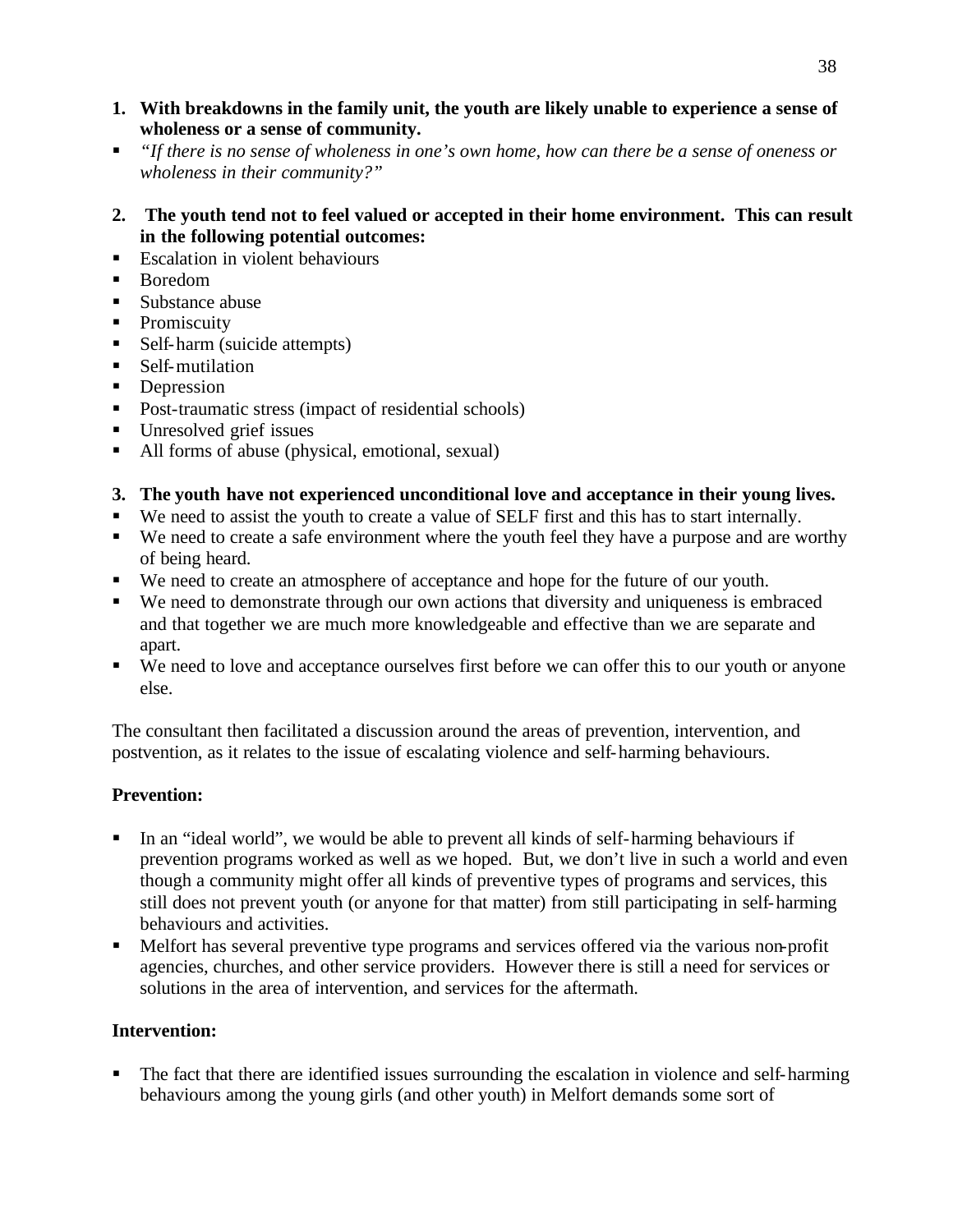intervention by the community. There is evidence that this violence has escalated recently and is causing a need for the community at large to intervene. People are responding in various ways, from not even knowing this problem existed to those who say it has been here for quite some time, but many folks have chosen not to address it.

ß Is this yet another case of the "NIMBY Syndrome"? [NIMBY: "not in my back yard"].

# **Postvention:**

- ß In spite of all good efforts to provide preventive services and programs, and to provide adequate, appropriate and need specific intervention, there is still a need for some sort of postvention for those "left behind" or reeling from the consequences of actions of others.
- ß There is undoubtedly a huge amount of emotion and range of feelings that need to be addressed when a community uncovers or discovers the range of harmful behaviours and activities that have been escalating in their community.
- ß People are being hurt, both physically and emotionally; residents will be angry, doubtful, fearful, or perhaps simply in shock that "this" could be happening in their quiet community.

# **Next steps:**

- ß The second phase of this project is to commence the development of a "Community Plan of Action" to address the issues identified by both the target youth group and the community participants.
- Renita Picton [Picton Associates Inc.] will return to Melfort on Monday, June 28<sup>th</sup> to facilitate a one-day working group session to begin the process of developing this action plan.
- ß Her intent is to invite the many committed and concerned community residents to come forward and begin the discussions around what this community can do to address these community issues in a collaborative, non-threatening, non-competitive manner. She suggests people come prepared to talk, to listen, and to plan together….wearing their community resident hat (as opposed to wearing one's "professional" hat).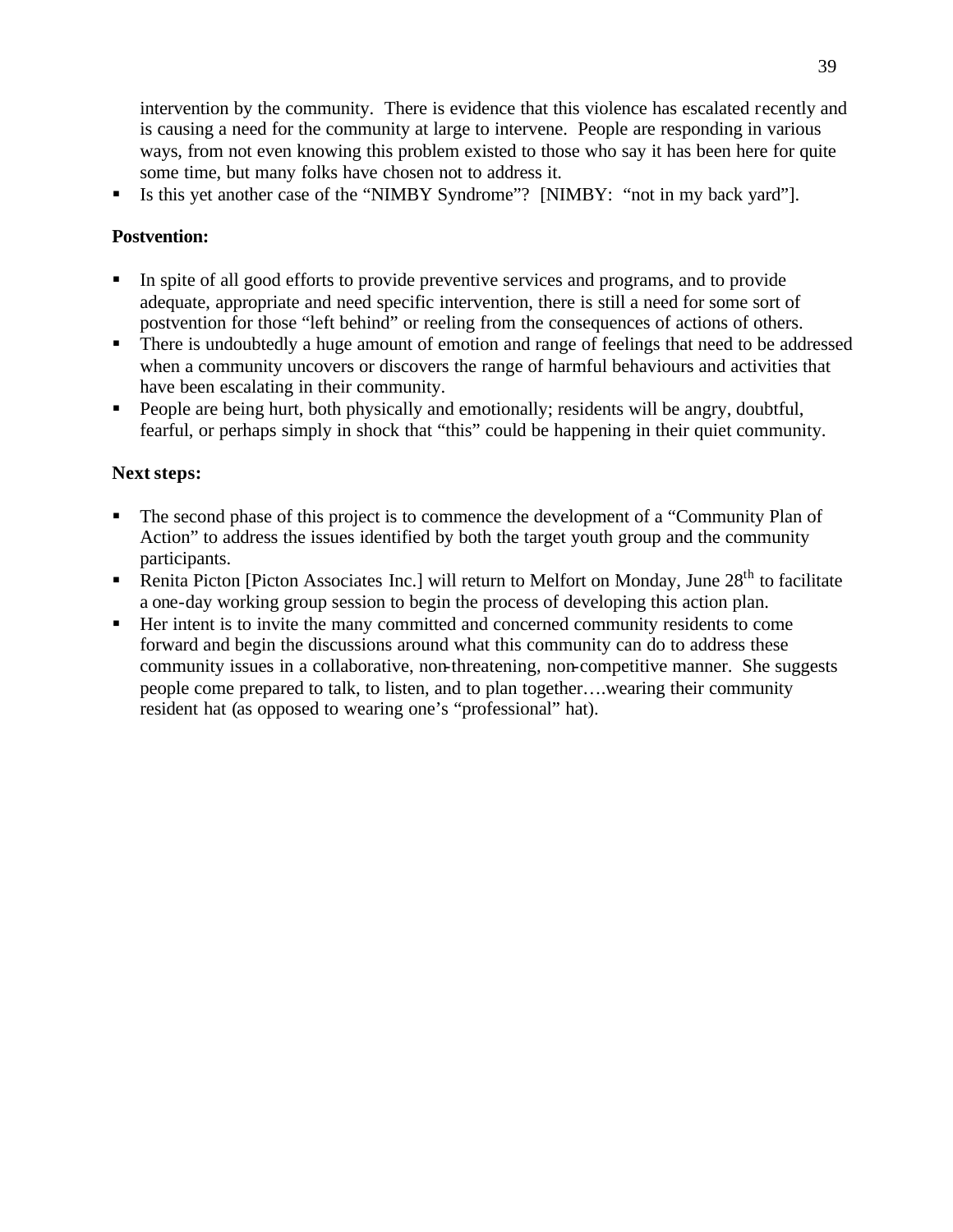# **Appendix F Service Provider Group Meeting #2: Discussion Topics and Feedback**

<span id="page-39-0"></span>The following information is based on a framework that considers the preventative, intervening and postvening measures that are necessary to address the issues of violence and abuse. The services available and those that the group felt were missing were based on the themes that were generated from the first group meeting. Themes discussed included bullying, threats of violence, drug and alcohol abuse, promiscuity, gang-related violence, truancy, physical, emotional and sexual abuse, and vandalism.

The group agreed services currently exist that offer prevention type programs for many of the themes identified. There are also other service providers who the group thought could offer more in the way of prevention. These suggestions are also listed.

# **Services in place:**

- NorthEast Crisis Centre
- Elementary schools

- have bullying programs that teach good relationship skills. There is a need for bullying programs for grade 7 to 12 students.

- Youth groups
- **Karakhara Margarite Riel/Alexander Bremner School** - public outreach worker.
- Empowerment Centre
- Royal Canadian Mounted Police (RCMP)

- "DARE"- program designed to address issues related to drugs and alcohol, kids against drinking and driving, school liaison officers.

- Kelsey Trail Health Services; Public health nurse
- **Corrections youth worker**
- Mentoring Mothers
	- mothers who help mothers with children that are less than 5 years old.
- **Addictions Services**

- provides 4 workers for programming, counselling, and an addictions worker that goes to the high school one day per week.

- Alcoholics Anonymous/Al-Anon
- Student Support Centre

- for kids to get help if they need to catch up. *Problem:* other kids call those who seek help derogatory names such as retards. This type of service should be held off school grounds to combat the stigma of seeking help.

- **Correspondence classes**
- **•** Department of Community Resources and Employment (DCRE) - contract workers are available.

# **Barriers:**

# *Individual*

ß Must keep in mind that many youths may have Attention Deficit Disorder (ADD) or Attention Deficit Hyperactivity Disorder (ADHD).